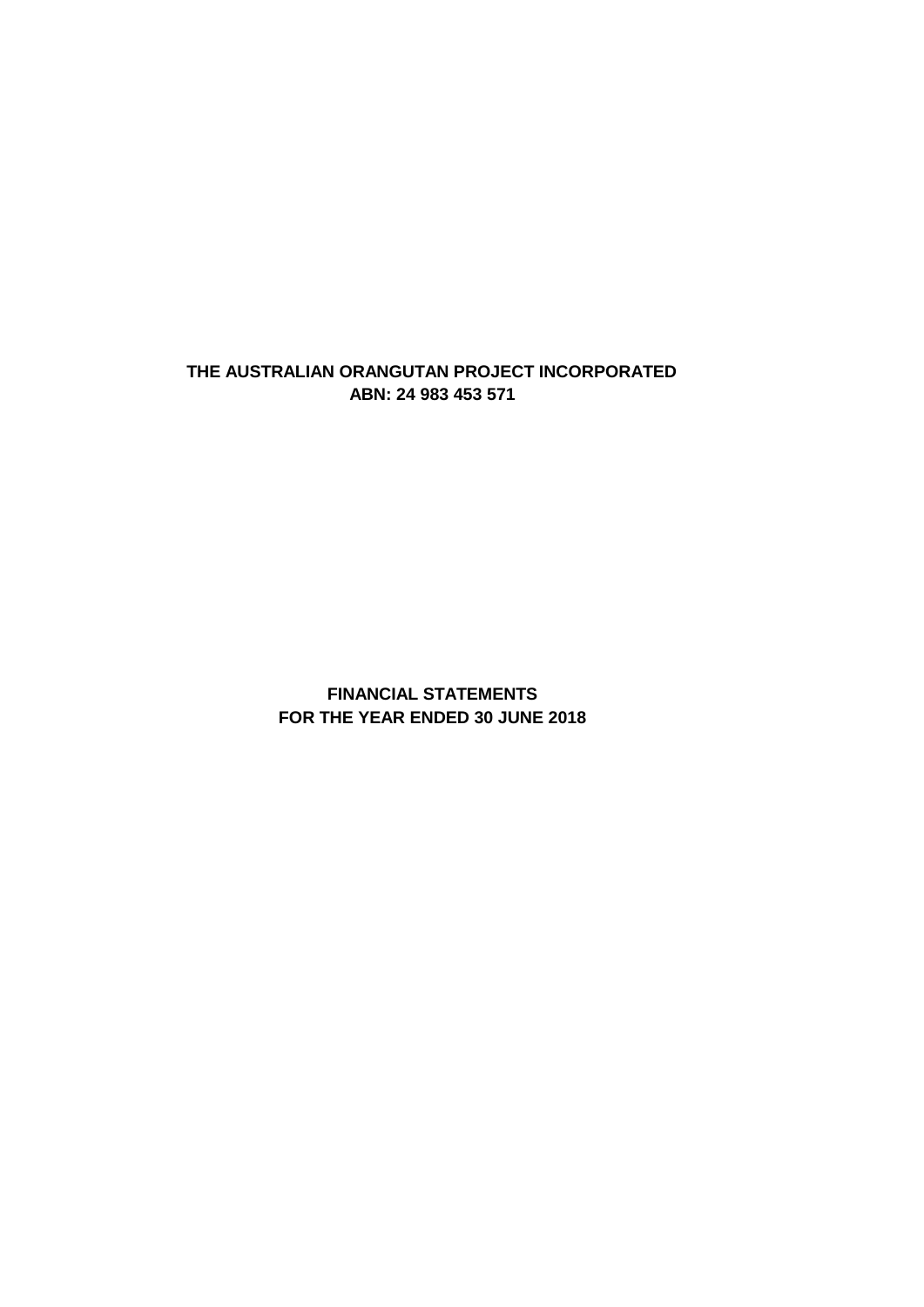### **CONTENTS**

## **Page No.**

| Statement of Profit or Loss and Other Comprehensive Income |    |
|------------------------------------------------------------|----|
| <b>Statement of Financial Position</b>                     | 2  |
| Statement of Changes in Equity                             | 3  |
| <b>Statement of Cash Flows</b>                             | 4  |
| Notes to the Financial Statements                          | 5  |
| Detailed Income & Expenditure Statement                    | 20 |
| Statement by Members of the Committee                      | 33 |
| Independent Auditor's Report                               | 34 |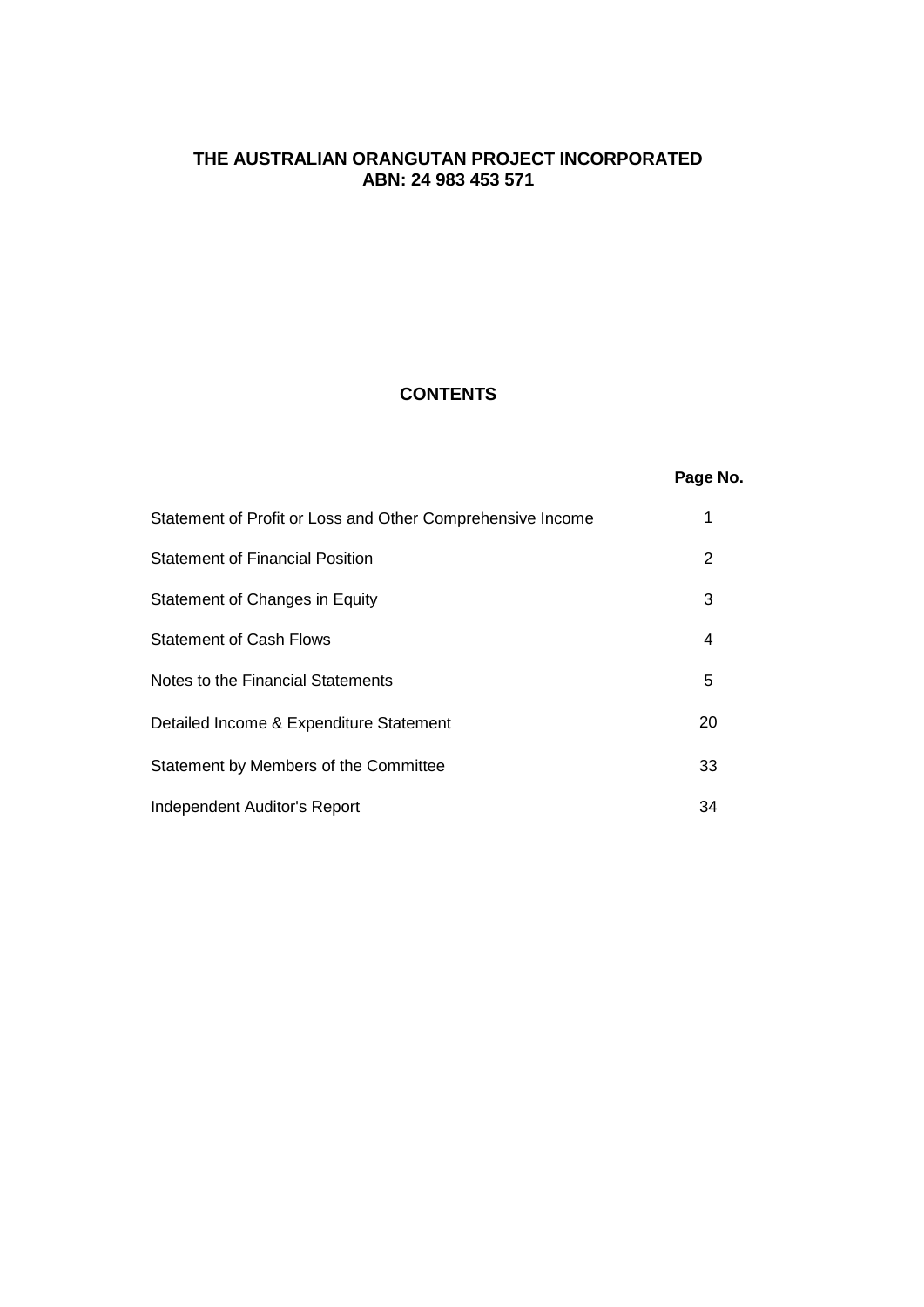## **STATEMENT OF PROFIT OR LOSS AND OTHER COMPREHENSIVE INCOME FOR THE YEAR ENDED 30 JUNE 2018**

|                                            |             | 2018        | 2017        |
|--------------------------------------------|-------------|-------------|-------------|
|                                            | <b>Note</b> | \$          | \$          |
| Revenue                                    | 2           | 3,703,965   | 3,021,652   |
| Other Income                               |             |             | 9,416       |
| Cost of Sales                              |             | (1,052,586) | (990,329)   |
| <b>TOP Expenses</b>                        |             | (35, 123)   | (25, 266)   |
| <b>Payroll Expenses</b>                    |             | (605, 934)  | (566,283)   |
| <b>Project Spending</b>                    |             | (1,735,077) | (1,670,227) |
| <b>Current year (surplus/(deficit)</b>     |             | 275,235     | (221,037)   |
| Other comprehensive income                 |             |             |             |
| Total comprehensive income for the year    |             | 275,235     | 221.037     |
| Total comprehensive income attributable to |             |             |             |
| members of the entity                      |             | 275,235     | (221,037    |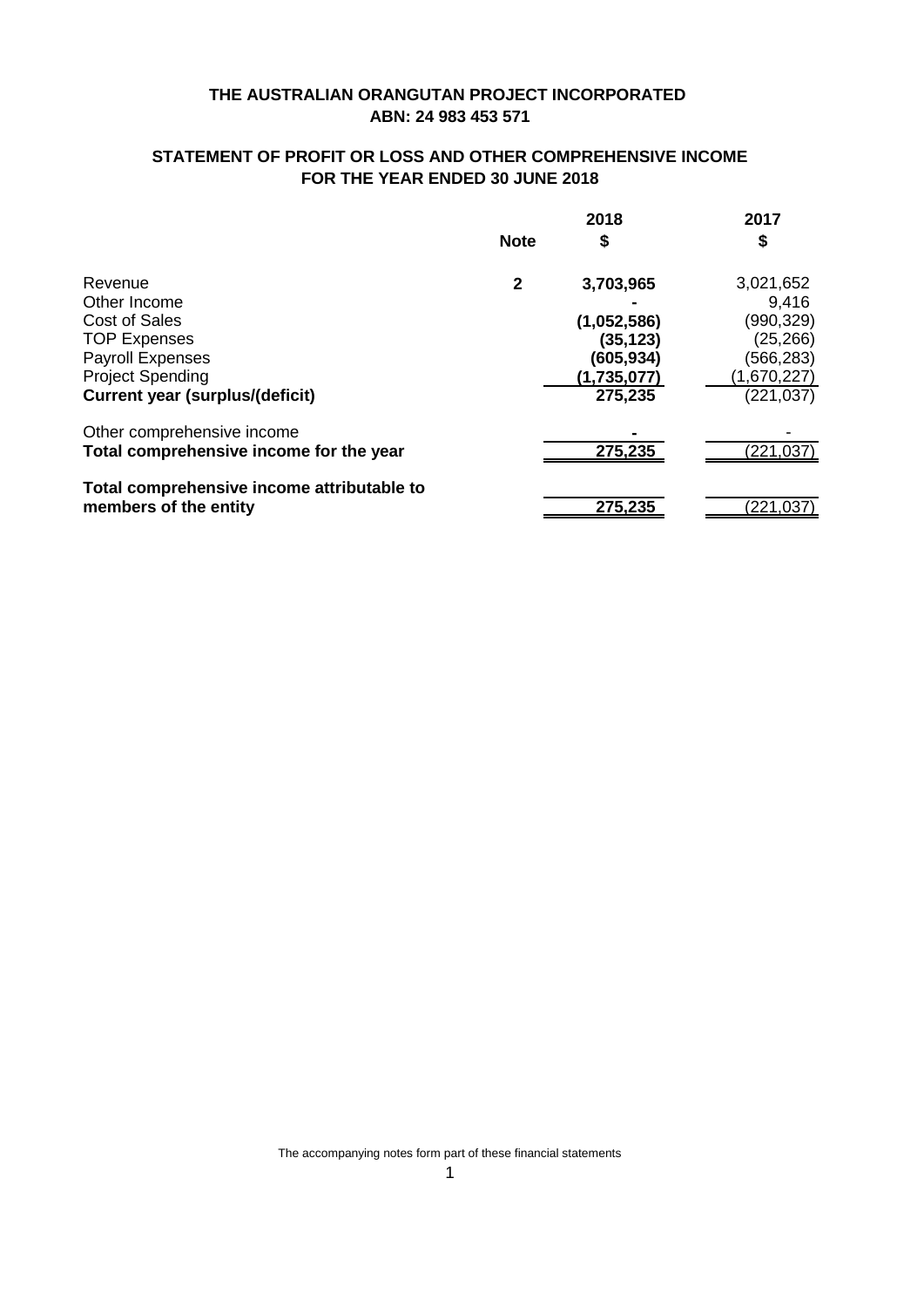## **STATEMENT OF FINANCIAL POSITION AS AT 30 JUNE 2018**

|                                       |                 | 2018      | 2017      |
|---------------------------------------|-----------------|-----------|-----------|
|                                       | <b>Note</b>     | \$        | \$        |
| <b>ASSETS</b>                         |                 |           |           |
| <b>CURRENT ASSETS</b>                 |                 |           |           |
| Cash and cash equivalents             | 3               | 2,194,741 | 1,923,442 |
| Accounts receivable and other debtors | 4               | 2,935     | 13,681    |
| <b>Financial assets</b>               | 7               | 662,367   | 673,755   |
| TOTAL CURRENT ASSETS                  |                 | 2,860,042 | 2,610,878 |
| <b>TOTAL ASSETS</b>                   |                 | 2,860,042 | 2,610,878 |
|                                       |                 |           |           |
| <b>LIABILITIES</b>                    |                 |           |           |
| <b>CURRENT LIABILITIES</b>            |                 |           |           |
| Accounts payable and other payables   | 5               | 14,145    | 44,658    |
| Provisions                            | $6\phantom{1}6$ | 34,005    | 29,559    |
| <b>TOTAL CURRENT LIABILITIES</b>      |                 | 48,150    | 74,217    |
| <b>TOTAL LIABILITIES</b>              |                 | 48,150    | 74,217    |
| <b>NET ASSETS</b>                     |                 | 2,811,892 | 2,536,661 |
|                                       |                 |           |           |
| <b>EQUITY</b>                         |                 |           |           |
| Retained earnings                     |                 | 2,811,892 | 2,536,661 |
| <b>TOTAL EQUITY</b>                   |                 | 2,811,892 | 2,536,661 |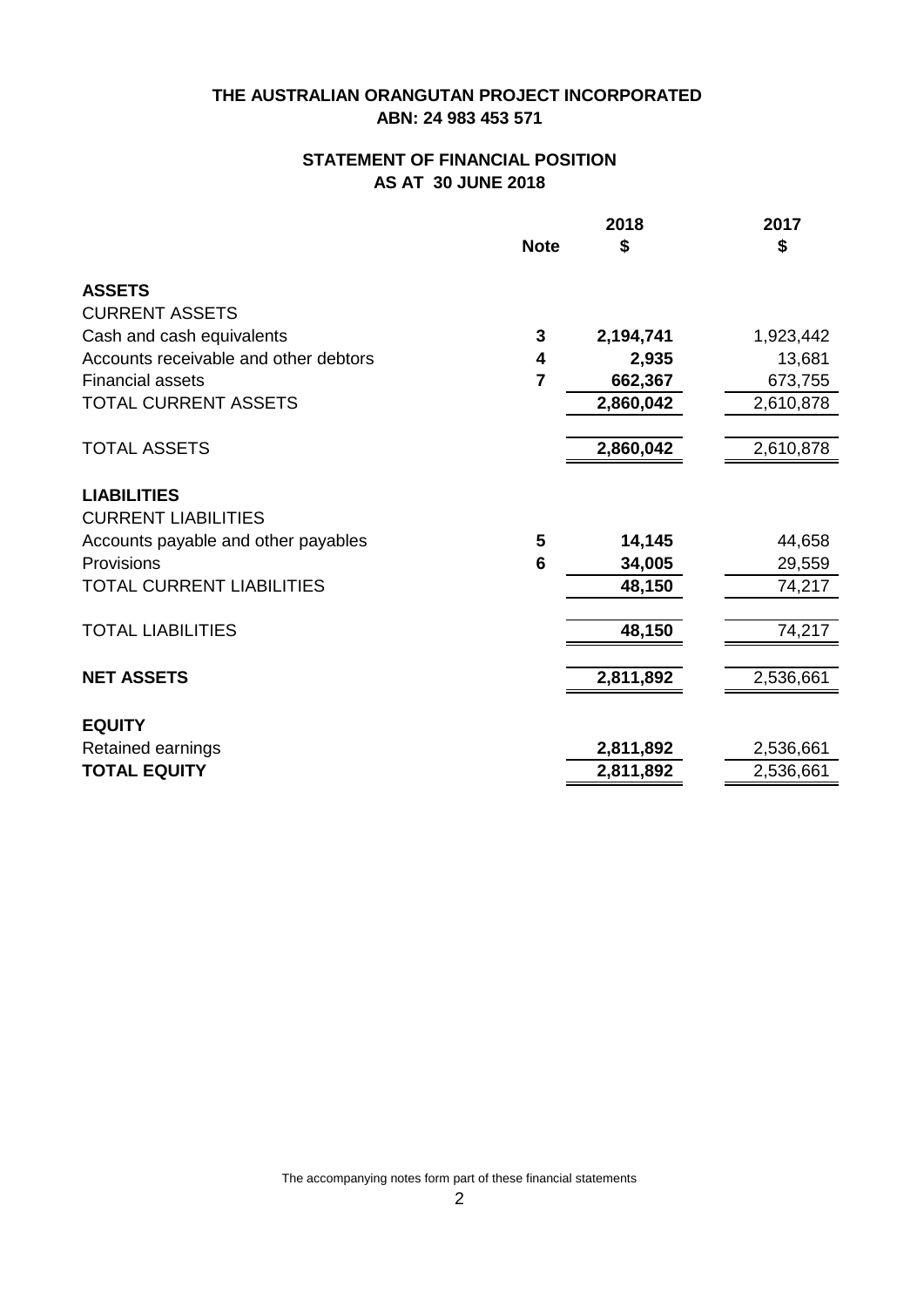## **ABN: 24 983 453 571 THE AUSTRALIAN ORANGUTAN PROJECT INCORPORATED**

# **STATEMENT OF CHANGES IN EQUITY FOR THE YEAR ENDED 30 JUNE 2018**

| <b>Balance at 1 July 2016</b>                                                                                                               | <b>Retained</b><br><b>Surplus</b><br>\$<br>2,757,695 | Total<br>\$<br>2,757,695 |
|---------------------------------------------------------------------------------------------------------------------------------------------|------------------------------------------------------|--------------------------|
| <b>Comprehensive income</b><br>Net surplus for the year<br>Total comprehensive income attributable to members of<br>the entity for the year | (221,037)<br>(221, 037)                              | (221,037)<br>(221, 037)  |
| Balance at 30 June 2017                                                                                                                     | 2,536,657                                            | 2,536,657                |
| Balance at 1 July 2017                                                                                                                      | 2,536,657                                            | 2,536,657                |
| <b>Comprehensive income</b><br>Net surplus/(deficit) for the year                                                                           | 275,235                                              | 275,235                  |
| Total comprehensive income attributable to members of<br>the entity for the year<br>Balance at 30 June 2018                                 | 275,235<br>2,811,892                                 | 275,235<br>2,811,892     |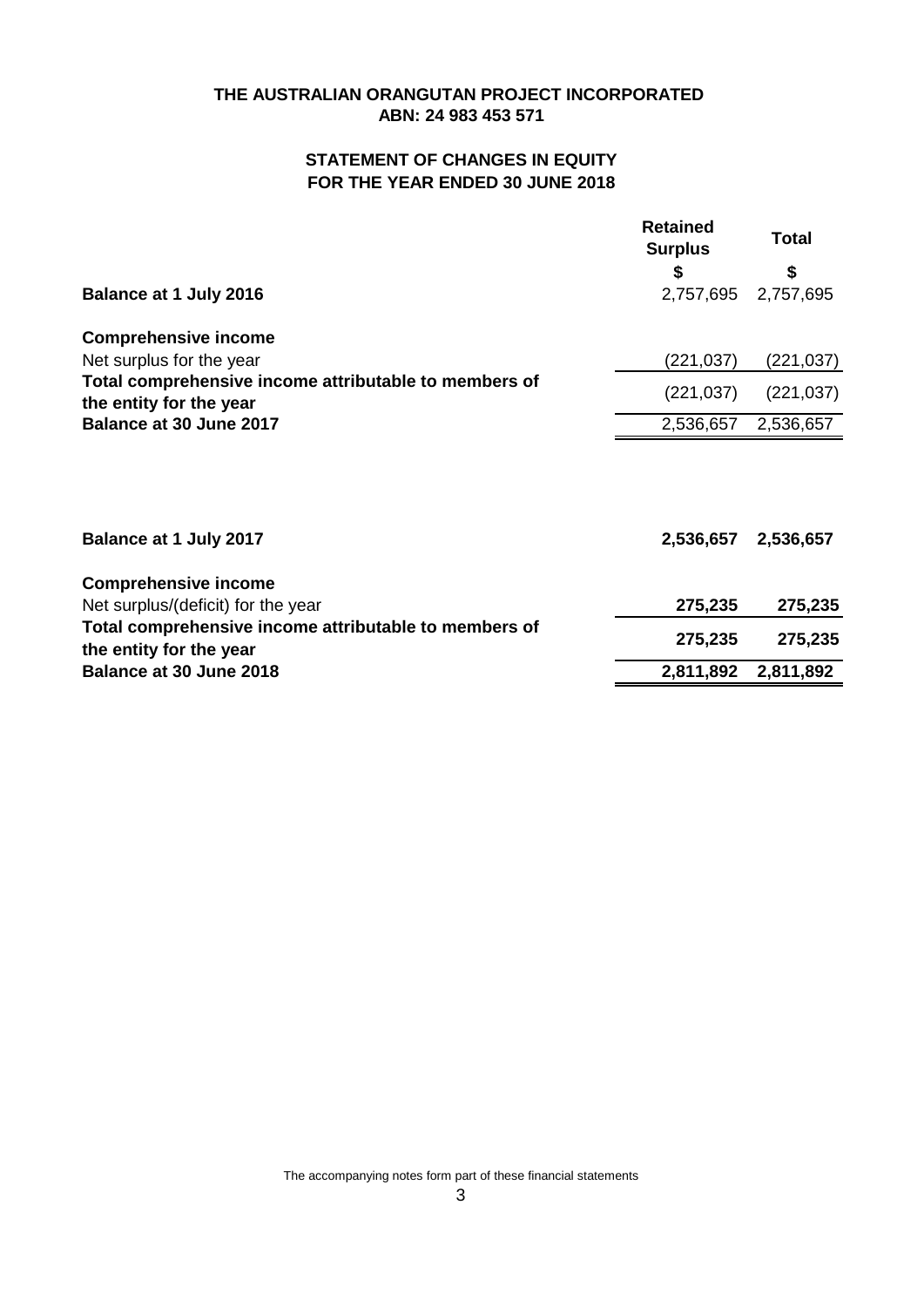# **STATEMENT OF CASH FLOWS FOR THE YEAR ENDED 30 JUNE 2018**

|                                                          | <b>Note</b> | 2018        | 2017          |
|----------------------------------------------------------|-------------|-------------|---------------|
|                                                          |             | \$          | \$            |
| <b>CASH FLOWS FROM OPERATING ACTIVITIES</b>              |             |             |               |
| Grants operating received                                |             | 217,878     | 256,764       |
| Donations received                                       |             | 3,467,577   | 2,701,262     |
| Payments to suppliers and employees                      |             | (3,444,042) | (3, 135, 429) |
| Dividends received                                       |             | 21,752      | 34,814        |
| Interest received                                        |             | 3,207       | 5,175         |
| Net cash generated from operating activities             | 9           | 266,372     | (137, 414)    |
| <b>CASH FLOWS FROM INVESTING ACTIVITIES</b>              |             |             |               |
| Proceeds from sale of shares                             |             | 4,939       | 50,000        |
| Net cash used in investing activities                    |             | 4,939       | 50,000        |
| Net increase in cash held                                |             | 271,300     | (87, 414)     |
| Cash and cash equivalents at beginning of financial year |             | 1,923,442   | 2,010,855     |
| Cash and cash equivalents at end of financial year       | 3           | 2,194,741   | 1,923,442     |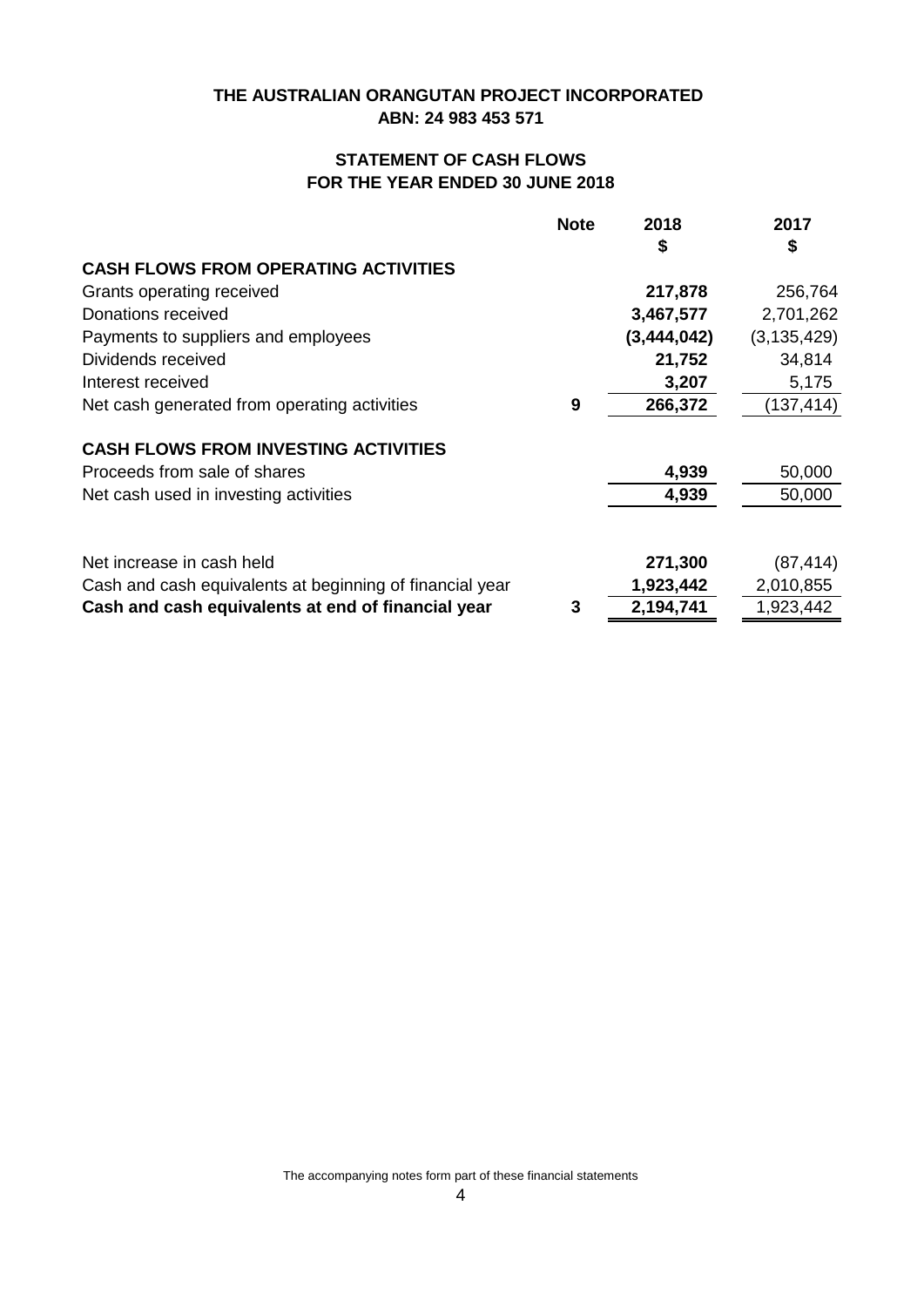### **FOR THE YEAR ENDED 30 JUNE 2018 NOTES TO THE FINANCIAL STATEMENTS**

### **1. SUMMARY OF SIGNIFICANT ACCOUNTING POLICIES**

The financial statements were authorised for issue on 10th October 2018 by the committee.

#### **Basis Of Preparation**

Australian Orangutan Project Incorporated applies Australian Accounting Standards – Reduced Disclosure Requirements as set out in AASB 1053.

The financial statements are general purpose financial statements that have been prepared in accordance with Australian Accounting Standards – Reduced Disclosure Requirements of the Australian Accounting Standards Board (AASB) and the Associations Incorporation Act 2015 (WA) on a non-going concern basis please refer to Note 1(b) 'Going Concern' below. The association is a not-for-profit entity for financial reporting purposes under Australian Accounting Standards.

Australian Accounting Standards set out accounting policies that the AASB has concluded would result in financial statements containing relevant and reliable information about transactions, events and conditions. Material accounting policies adopted in the preparation of the financial statements are presented below and have been consistently applied unless stated otherwise.

The financial statements, except for the cash flow information, have been prepared on an accruals basis and are based on historical costs, modified, where applicable, by the measurement at fair value of selected non-current assets, financial assets and financial liabilities. The amounts presented in the financial statements have been rounded to the nearest dollar.

### **Accounting Policies**

### **(b) Going Concern**

The financial statements have been prepared on a non-going concern basis. This is due to the committee deciding to close the association. The committee are currently taking the appropriate steps to wind up operations and disburse any cash surplus in accordance with the Associations Incorporation Act 2015 (WA) and the constitution of the association. The financial statements have been prepared on a non-going concern basis. As a result, all items disclosed on the balance sheet for the year ended 30 June 2018 are valued at realisable value.

The accounting policies detailed in the notes below are the policies adopted for the year ended 30 June 2017, which was the last year that the financial statements were prepared on a going concern basis, in particular instances the accounting policies are provided for comparative purposes only.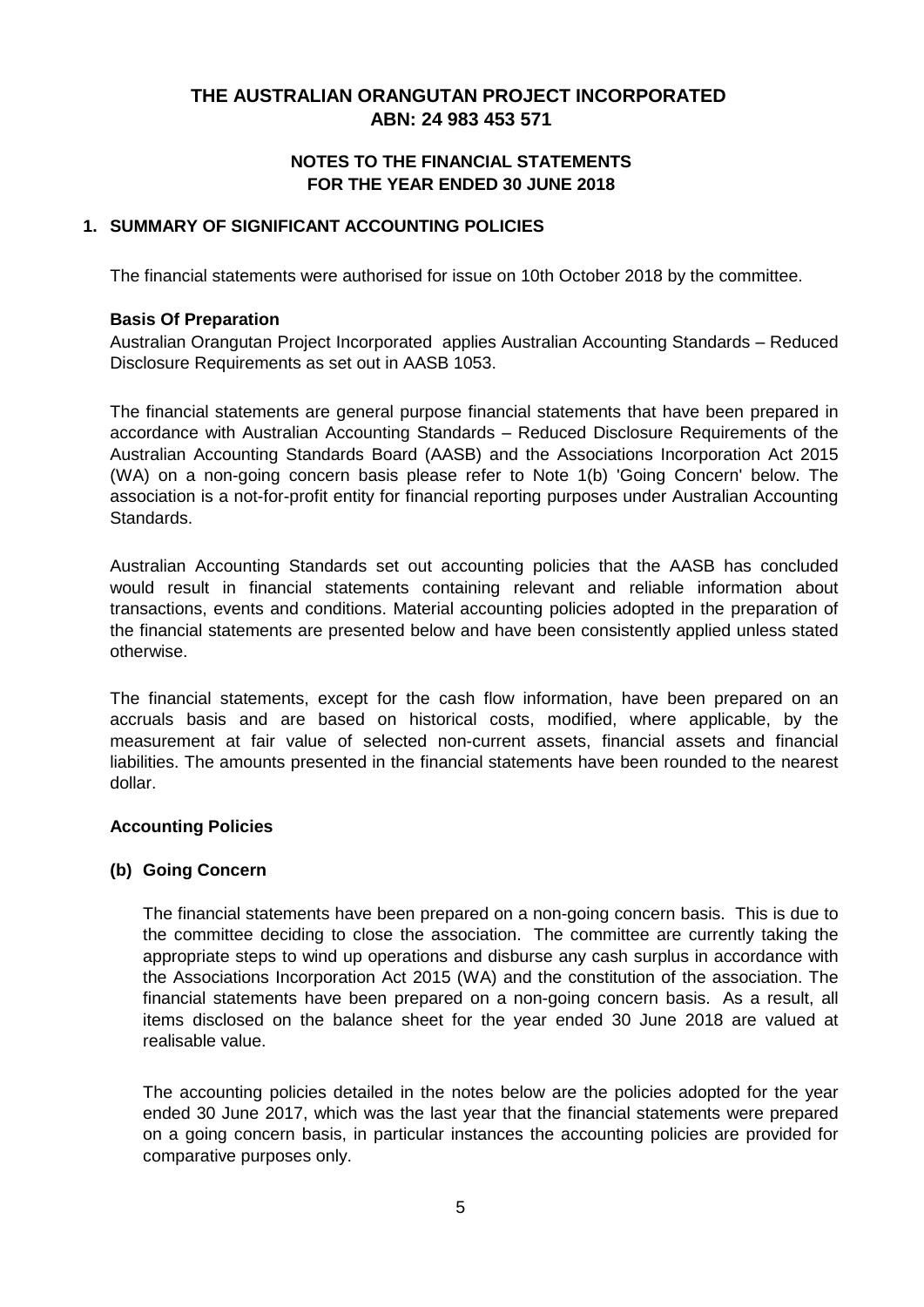### **FOR THE YEAR ENDED 30 JUNE 2018 NOTES TO THE FINANCIAL STATEMENTS**

#### **1. SUMMARY OF SIGNIFICANT ACCOUNTING POLICIES (continued)**

#### **(c) Fair Value Assets and Liabilities**

The association measures some of its assets at fair value on a recurring basis.

Fair value is the price the association would receive to sell an asset or would have to pay to transfer a liability in an orderly (i.e. unforced) transaction between independent, knowledgeable and willing market participants at the measurement date.

As fair value is a market-based measure, the closest equivalent observable market pricing information is used to determine fair value. Adjustments to market values may be made having regard to the characteristics of the specific asset or liability. The fair values of assets and liabilities that are not traded in an active market are determined using one or more valuation techniques. These valuation techniques maximise, to the extent possible, the use of observable market data.

To the extent possible, market information is extracted from either the principal market for the asset or liability (i.e. the market with the greatest volume and level of activity for the asset or liability) or, in the absence of such a market, the most advantageous market available to the entity at reporting date (i.e. the market that maximises the receipts from the sale of the asset or minimises the payment made to transfer the liability, after taking into account transaction costs and transport costs).

For non-financial assets, the fair value measurement also takes into account a market participant's ability to use the asset in its highest and best use, or to sell it to another market participant that would use the asset in its highest and best use.

The fair value of liabilities and the entity's own equity instruments (excluding those related to share-based payment arrangements) may be valued, where there is no observable market price in relation to the transfer of such financial instrument, by reference to observable market information where such instruments are held as assets. Where this information is not available, other valuation techniques are adopted and, where significant, are detailed in the respective note to the financial statements.

### **(d) Financial Instruments**

#### **Initial recognition and measurement**

Financial assets and financial liabilities are recognised when the entity becomes a party to contractual provisions to the instrument. For financial assets, this is equivalent to the date that the association commits itself to either purchase or sell the asset (i.e. trade date accounting is adopted).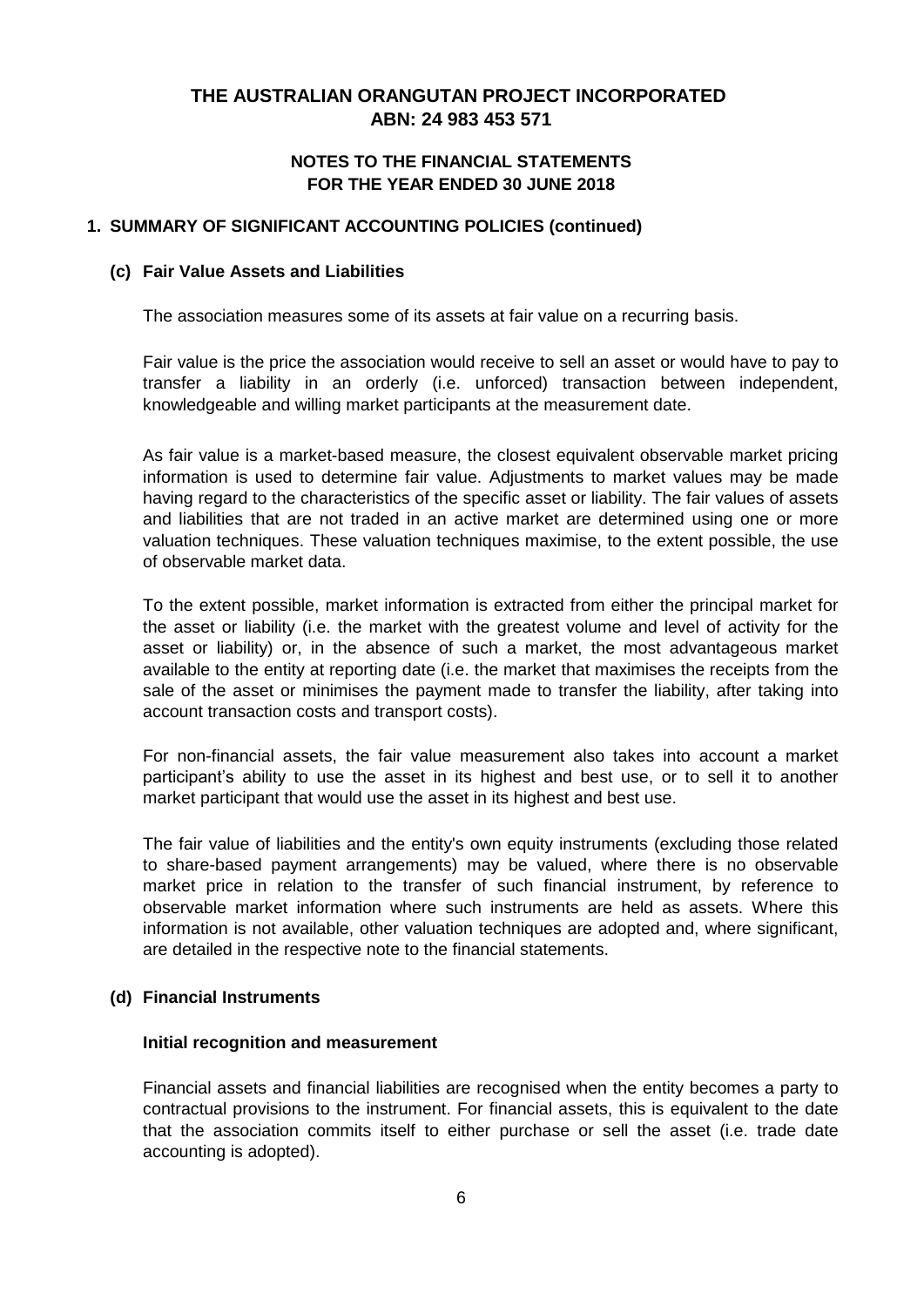### **FOR THE YEAR ENDED 30 JUNE 2018 NOTES TO THE FINANCIAL STATEMENTS**

### **1. SUMMARY OF SIGNIFICANT ACCOUNTING POLICIES (continued)**

Financial instruments are initially measured at fair plus transaction costs, except where the instrument is classified "at fair value through profit or loss" in which case transaction costs are recognised immediately as expenses in profit or loss.

#### **Classification and subsequent measurement**

Financial instruments are subsequently measured at fair value, amortised cost using the effective interest method, or cost.

Amortised cost is calculated as the amount at which the financial asset or financial liability is measured at initial recognition less principal repayments and any reduction for impairment, and adjusted for any cumulative amortisation of the difference between that initial amount and the maturity amount calculated using the effective interest method.

The effective interest method is used to allocate interest income or interest expense over the relevant period and is equivalent to the rate that exactly discounts estimated future cash payments or receipts (including fees, transaction costs and other premiums or discounts) through the expected life (or when this cannot be reliably predicted, the contractual term) of the financial instrument to the net carrying amount of the financial asset or financial liability. Revisions to expected future net cash flows will necessitate an adjustment to the carrying amount with a consequential recognition of an income or expense item in profit or loss.

### (i) *Financial assets at fair value through profit or loss*

Financial assets are classified at "fair value through profit or loss" when they are held for trading for the purpose of short-term profit taking, derivatives not held for hedging purposes, or when they are designated as such to avoid an accounting mismatch or to enable performance evaluation where a group of financial assets is managed by key management personnel on a fair value basis in accordance with a documented risk management or investment strategy. Such assets are subsequently measured at fair value with changes in carrying amount being included in profit or loss.

#### (ii) *Loans and receivables*

Loans and receivables are non-derivative financial assets with fixed or determinable payments that are not quoted in an active market and are subsequently measured at amortised cost. Gains or losses are recognised in profit or loss through the amortisation process and when the financial asset is derecognised.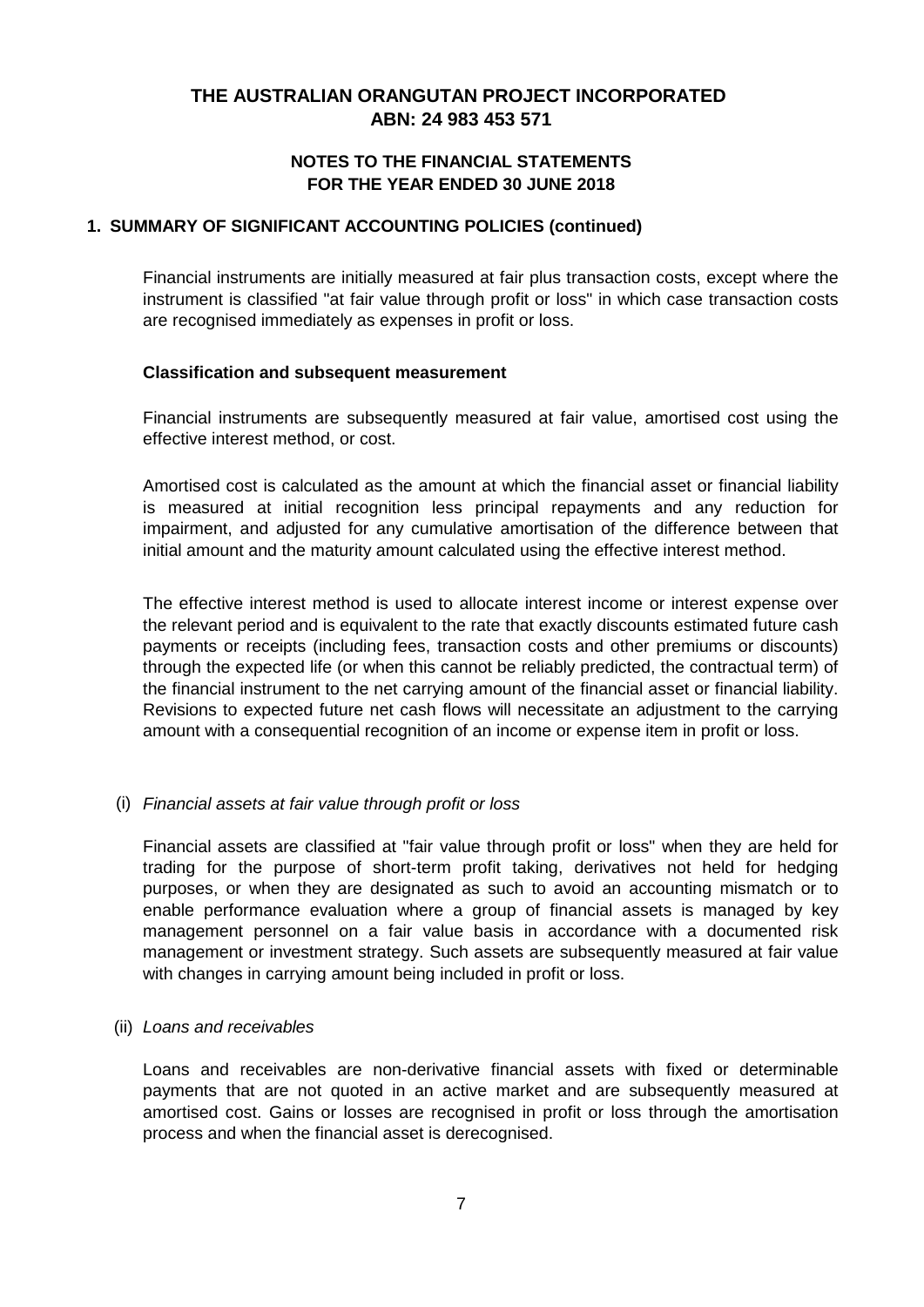### **NOTES TO THE FINANCIAL STATEMENTS FOR THE YEAR ENDED 30 JUNE 2018**

#### **1. SUMMARY OF SIGNIFICANT ACCOUNTING POLICIES (continued)**

#### (iii) *Held-to-maturity investments*

Held-to-maturity investments are non-derivative financial assets that have fixed maturities and fixed or determinable payments, and it is the association's intention to hold these investments to maturity. They are subsequently measured at amortised cost. Gains or losses are recognised in profit or loss through the amortisation process and when the financial asset is derecognised.

#### (v) *Financial liabilities*

Non-derivative financial liabilities are subsequently measured at amortised cost. Gains or losses are recognised in profit or loss through the amortisation process and when the financial liability is derecognised.

#### **Impairment**

A financial asset (or a group of financial assets) is deemed to be impaired if, and only if, there is objective evidence of impairment as a result of one or more events (a "loss event") having occurred, which has an impact on the estimated future cash flows of the financial assets.

In the case of available-for-sale financial assets, a significant or prolonged decline in the market value of the instrument is considered to constitute a loss event. Impairment losses are recognised in profit or loss immediately. Also, any cumulative decline in fair value previously recognised in other comprehensive income is reclassified into profit or loss at this point.

In the case of financial assets carried at amortised cost, loss events may include: indications that the debtors or a group of debtors are experiencing significant financial difficulty, default or delinquency in interest or principal payments; indications that they will enter bankruptcy or other financial reorganisation; and changes in arrears or economic conditions that correlate with defaults.

When the terms of financial assets that would otherwise have been past due or impaired have been renegotiated, the association recognises the impairment for such financial assets by taking into account the original terms as if the terms have not been renegotiated so that the loss events that have occurred are duly considered.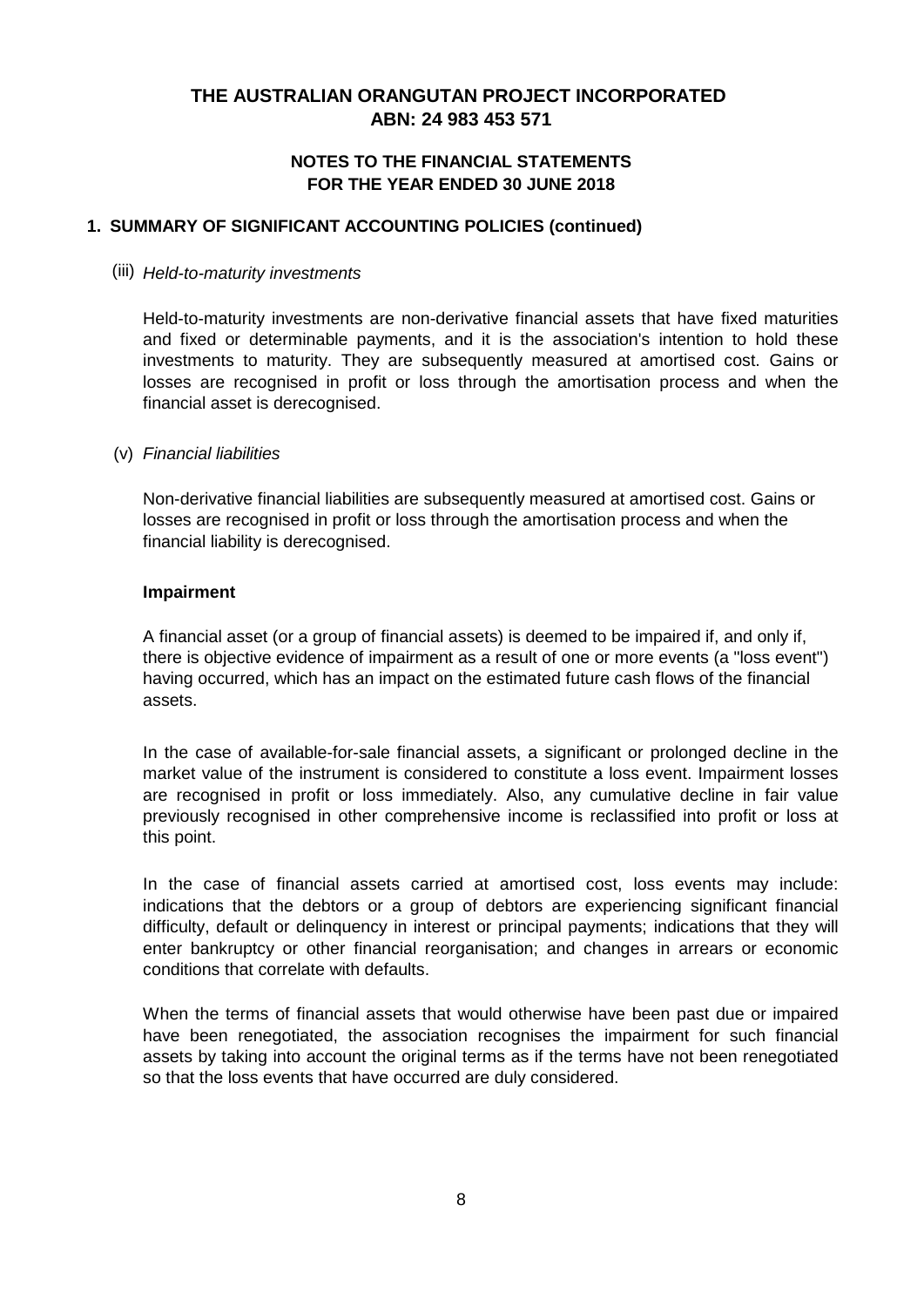### **NOTES TO THE FINANCIAL STATEMENTS FOR THE YEAR ENDED 30 JUNE 2018**

#### **1. SUMMARY OF SIGNIFICANT ACCOUNTING POLICIES (continued)**

#### **Derecognition**

Financial assets are derecognised when the contractual right to receipt of cash flows expires or the asset is transferred to another party whereby the entity no longer has any significant continuing involvement in the risks and benefits associated with the asset. Financial liabilities are derecognised when the related obligations are discharged or cancelled, or have expired. The difference between the carrying amount of the financial liability extinguished or transferred to another party and the fair value of consideration paid, including the transfer of non-cash assets or liabilities assumed, is recognised in profit or loss.

#### **(e) Impairment of Assets**

At the end of each reporting period, the association assesses whether there is any indication that an asset may be impaired. If such an indication exists, an impairment test is carried out on the asset by comparing the recoverable amount of the asset, being the higher of the asset's fair value less costs to sell and value in use, to the asset's carrying amount. Any excess of the asset's carrying amount over its recoverable amount is recognised immediately in profit or loss, unless the asset is carried at a revalued amount in accordance with another Standard (e.g. in accordance with the revaluation model in AASB 116). Any impairment loss of a revalued asset is treated as a revaluation decrease in accordance with that other Standard.

Where it is not possible to estimate the recoverable amount of an individual asset, the association estimates the recoverable amount of the cash-generating unit to which the asset belongs.

Where the future economic benefits of the asset are not primarily dependent upon the asset's ability to generate net cash inflows and when the entity would, if deprived of the asset, replace its remaining future economic benefits, value in use is determined as the depreciated replacement cost of an asset.

Where an impairment loss on a revalued asset is identified, this is recognised against the revaluation surplus in respect of the same class of asset to the extent that the impairment loss does not exceed the amount in the revaluation surplus for that class of asset.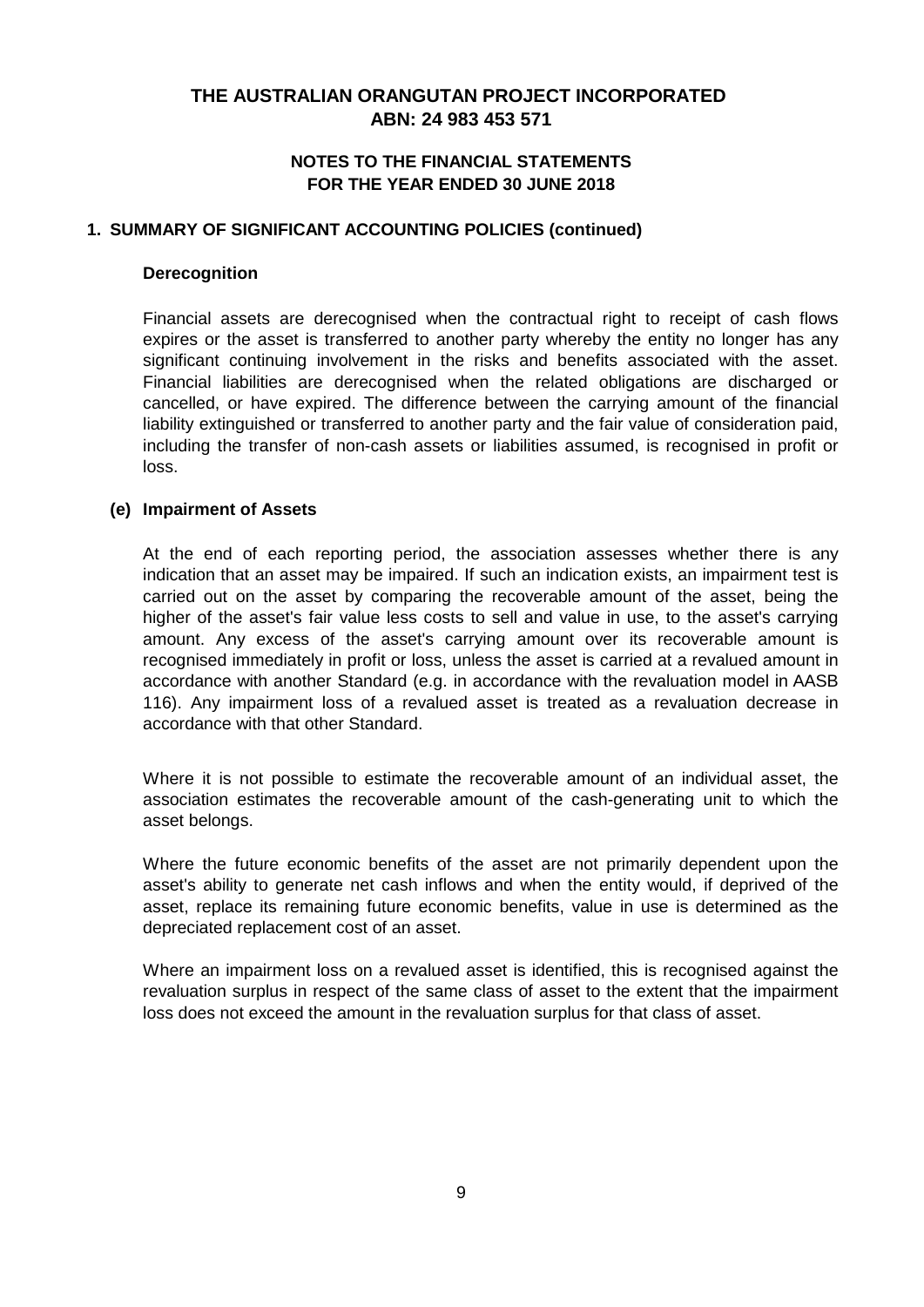### **NOTES TO THE FINANCIAL STATEMENTS FOR THE YEAR ENDED 30 JUNE 2018**

#### **1. SUMMARY OF SIGNIFICANT ACCOUNTING POLICIES (continued)**

#### **(f) Cash and Cash Equivalents**

Cash and cash equivalents include cash on hand, deposits held at-call with banks, other short-term highly liquid investments with original maturities of three months or less, and bank overdrafts.

Cash and cash equivalents include an amount of \$1,973,209 held by Wildlife Conservation International Limited as at 30 June 2018. These amounts are held by Wildlife Conservation International Limited in trust for The Australian Orangutan Project Incorporated, as the organisation is in the process of winding-up.

#### **(g) Accounts Receivable and Other Debtors**

Accounts receivable and other debtors include amounts due from members as well as amounts receivable from customers for services provided in the ordinary course of business. Receivables expected to be collected within 12 months of the end of the reporting period are classified as current assets. All other receivables are classified as non-current assets.

Accounts receivable are initially recognised at fair value and subsequently measured at amortised cost using the effective interest method, less any provision for impairment. Refer to Note 1(c) for further discussion on the determination of impairment losses.

#### **(h) Revenue and Other Income**

Non-reciprocal grant revenue is recognised in profit or loss when the association obtains control of the grant, it is probable that the economic benefits gained from the grant will flow to the association and the amount of the grant can be measured reliably.

If conditions are attached to the grant which must be satisfied before it is eligible to receive the contribution, the recognition of the grant as revenue will be deferred until those conditions are satisfied.

When grant revenue is received whereby the association incurs an obligation to deliver economic value directly back to the contributor, this is considered a reciprocal transaction and the grant revenue is recognised in the statement of financial position as a liability until the service has been delivered to the contributor, otherwise the grant is recognised as income on receipt.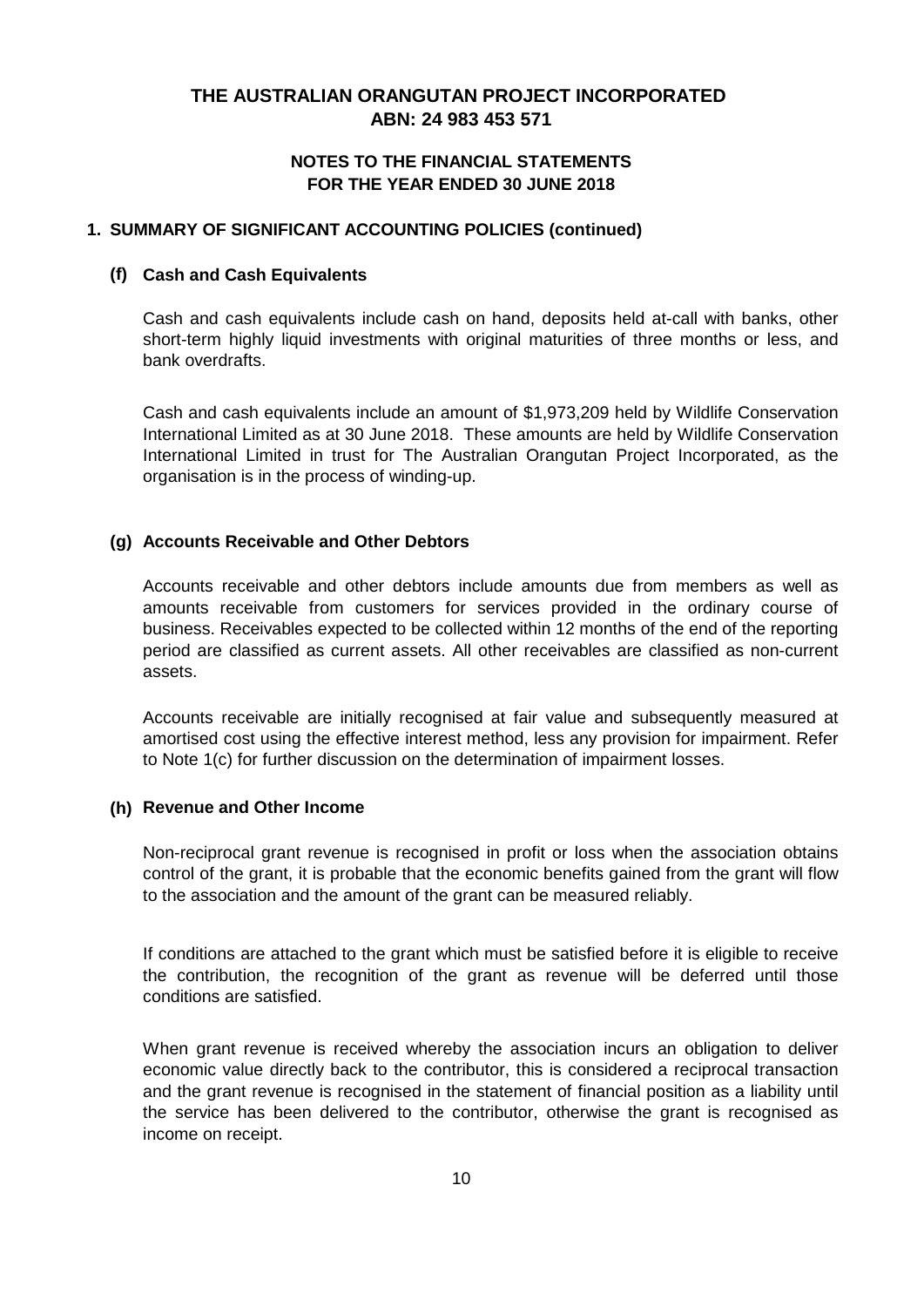### **NOTES TO THE FINANCIAL STATEMENTS FOR THE YEAR ENDED 30 JUNE 2018**

### **1. SUMMARY OF SIGNIFICANT ACCOUNTING POLICIES (continued)**

The association receives non-reciprocal contributions of assets from the government and other parties for zero or a nominal value. These assets are recognised at fair value on the date of acquisition in the statement of financial position, with a corresponding amount of income recognised in profit or loss.

Donations and bequests are recognised as revenue when received.

Interest revenue is recognised using the effective interest method, which for floating rate financial assets is the rate inherent in the instrument.

Revenue from the rendering of a service is recognised upon the delivery of the service to the customers.

All revenue is stated net of the amount of goods and services tax.

#### **(i) Income Tax**

The Association is exempt from income tax under Division 50 of the Income Tax Assessment Act 1997.

### **(j) Goods and Services Tax (GST)**

Revenues, expenses and assets are recognised net of the amount of GST, except where the amount of GST incurred is not recoverable from the Australian Taxation Office (ATO).

Receivables and payables are stated inclusive of the amount of GST receivable or payable. The net amount of GST recoverable from, or payable to, the ATO is included with other receivables or payables in the statement of financial position.

Cash flows are presented on a gross basis. The GST components of cash flows arising from investing or financing activities which are recoverable from, or payable to, the ATO are presented as operating cash flows included in receipts from customers or payments to suppliers.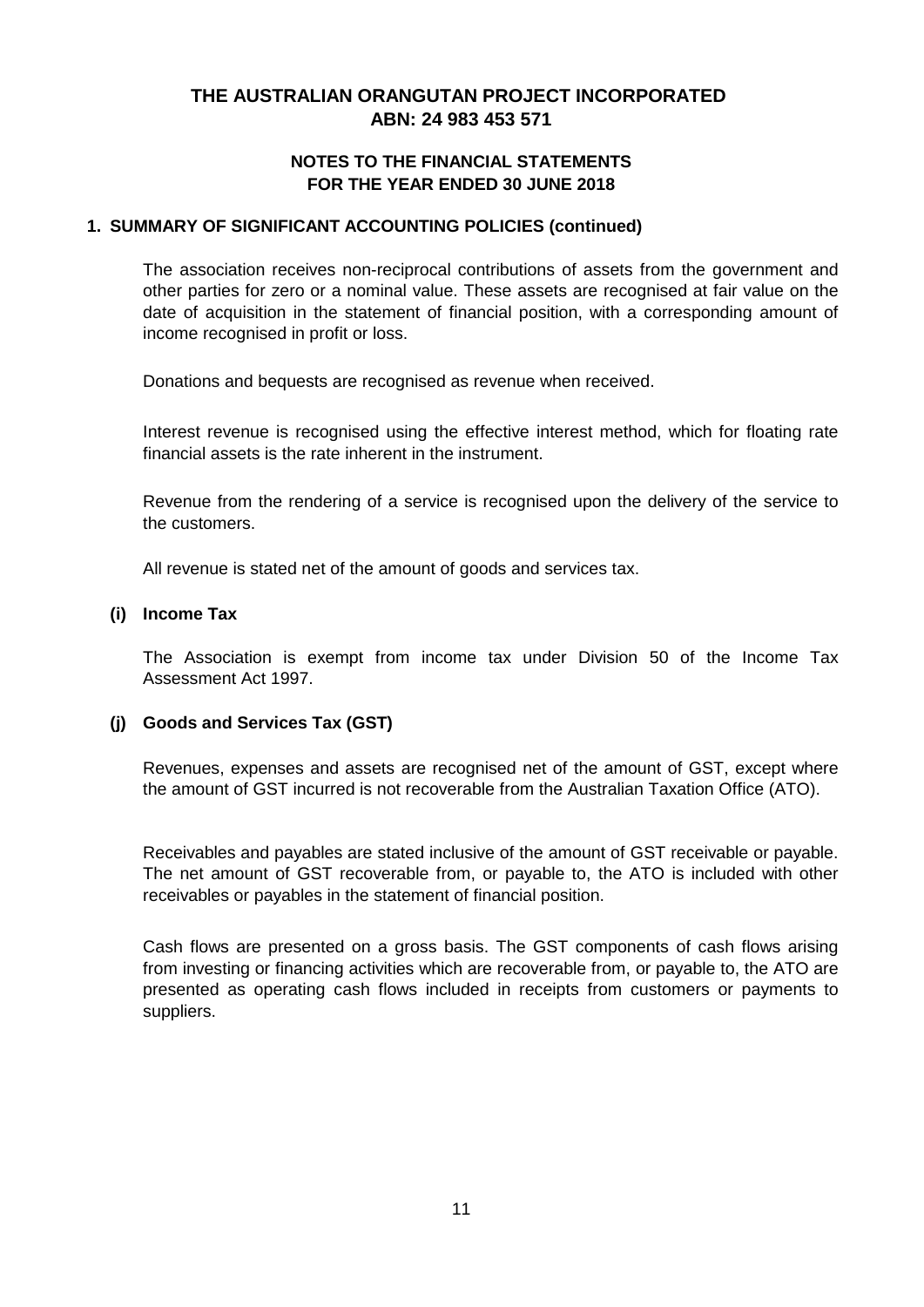### **NOTES TO THE FINANCIAL STATEMENTS FOR THE YEAR ENDED 30 JUNE 2018**

#### **1. SUMMARY OF SIGNIFICANT ACCOUNTING POLICIES (continued)**

#### **(k) Comparative Figures**

When required by Accounting Standards, comparative figures have been adjusted to conform to changes in presentation for the current financial year.

#### **(l) Accounts Payable and Other Payables**

Accounts payable and other payables represent the liabilities outstanding at the end of the reporting period for goods and services received by the association during the reporting period that remain unpaid. The balance is recognised as a current liability with the amounts normally paid within 30 days of recognition of the liability.

#### **(m) Provisions**

Provisions are recognised when the association has a legal or constructive obligation, as a result of past events, for which it is probable that an outflow of economic benefits will result and that outflow can be reliably measured. Provisions recognised represent the best estimate of the amounts required to settle the obligation at the end of the reporting period.

#### **(n) Employee Provisions**

#### **Short-term employee benefits**

Provision is made for the association's obligation for short-term employee benefits. Shortterm employee benefits are benefits (other than termination benefits) that are expected to be settled wholly before 12 months after the end of the annual reporting period in which the employees render the related service, including wages, salaries and sick leave. Short-term employee benefits are measured at the (undiscounted) amounts expected to be paid when the obligation is settled.

The association's obligations for short-term employee benefits such as wages, salaries and sick leave are recognised as a part of current trade and other payables in the statement of financial position.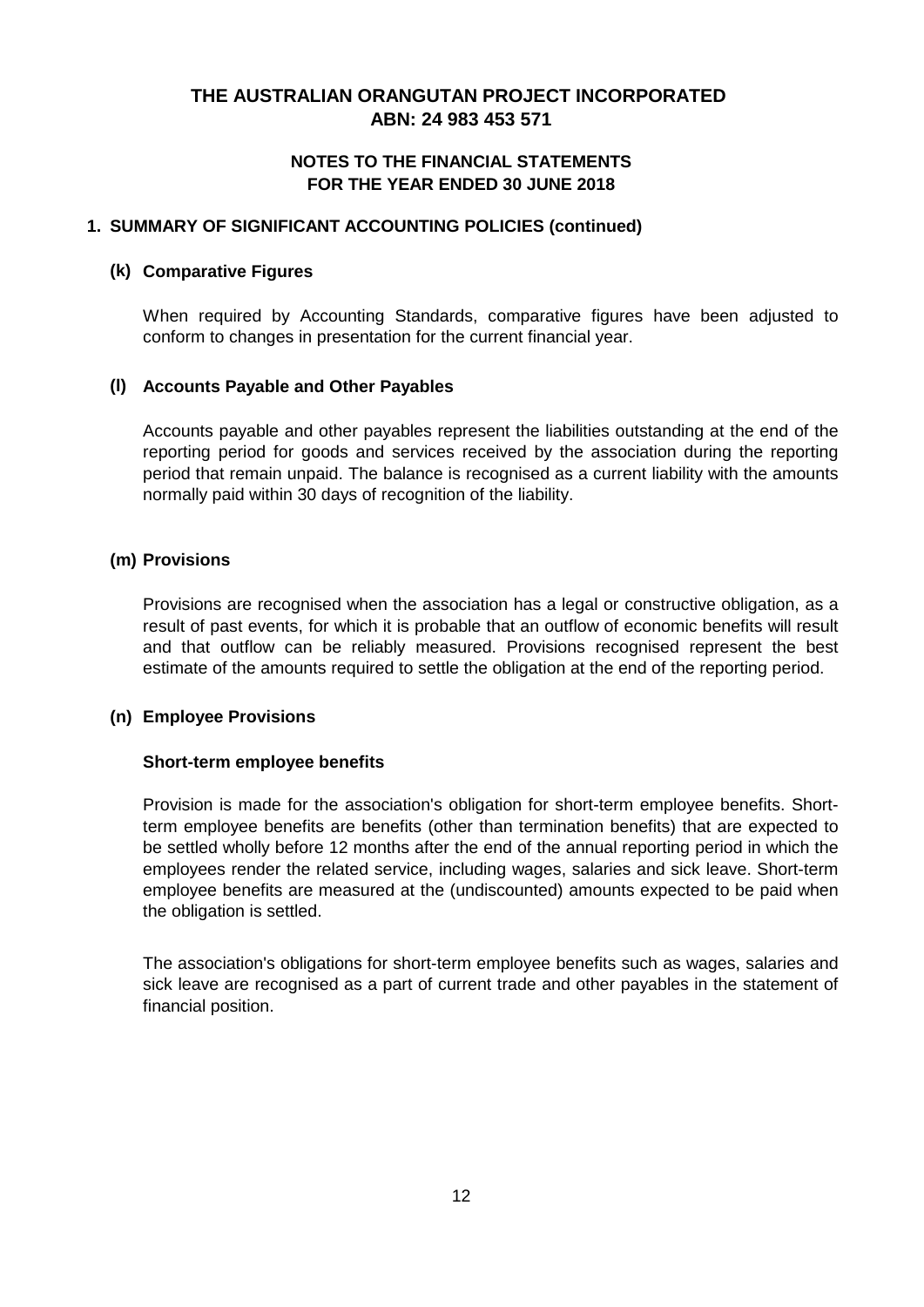### **NOTES TO THE FINANCIAL STATEMENTS FOR THE YEAR ENDED 30 JUNE 2018**

#### **1. SUMMARY OF SIGNIFICANT ACCOUNTING POLICIES (continued)**

#### **Other long-term employee benefits**

Provision is made for employees' annual leave entitlements not expected to be settled wholly within 12 months after the end of the annual reporting period in which the employees render the related service. Other long-term employee benefits are measured at the present value of the expected future payments to be made to employees. Expected future payments incorporate anticipated future wage and salary levels, durations of service and employee departures, and are discounted at rates determined by reference to market yields at the end of the reporting period on government bonds that have maturity dates that approximate the terms of the obligations. Any remeasurements of obligations for other longterm employee benefits for changes in assumptions are recognised in profit or loss in the periods in which the changes occur.

The association's obligations for long-term employee benefits are presented as non-current provisions in its statement of financial position, except where the association does not have an unconditional right to defer settlement for at least 12 months after the reporting date, in which case the obligations are presented as current provisions.

### **(o) Key Estimates**

### (i) *Impairment*

The association assesses impairment at the end of each reporting period by evaluation of conditions and events specific to the association that may be indicative of impairment triggers. Recoverable amounts of relevant assets are reassessed using value-in-use calculations which incorporate various key assumptions.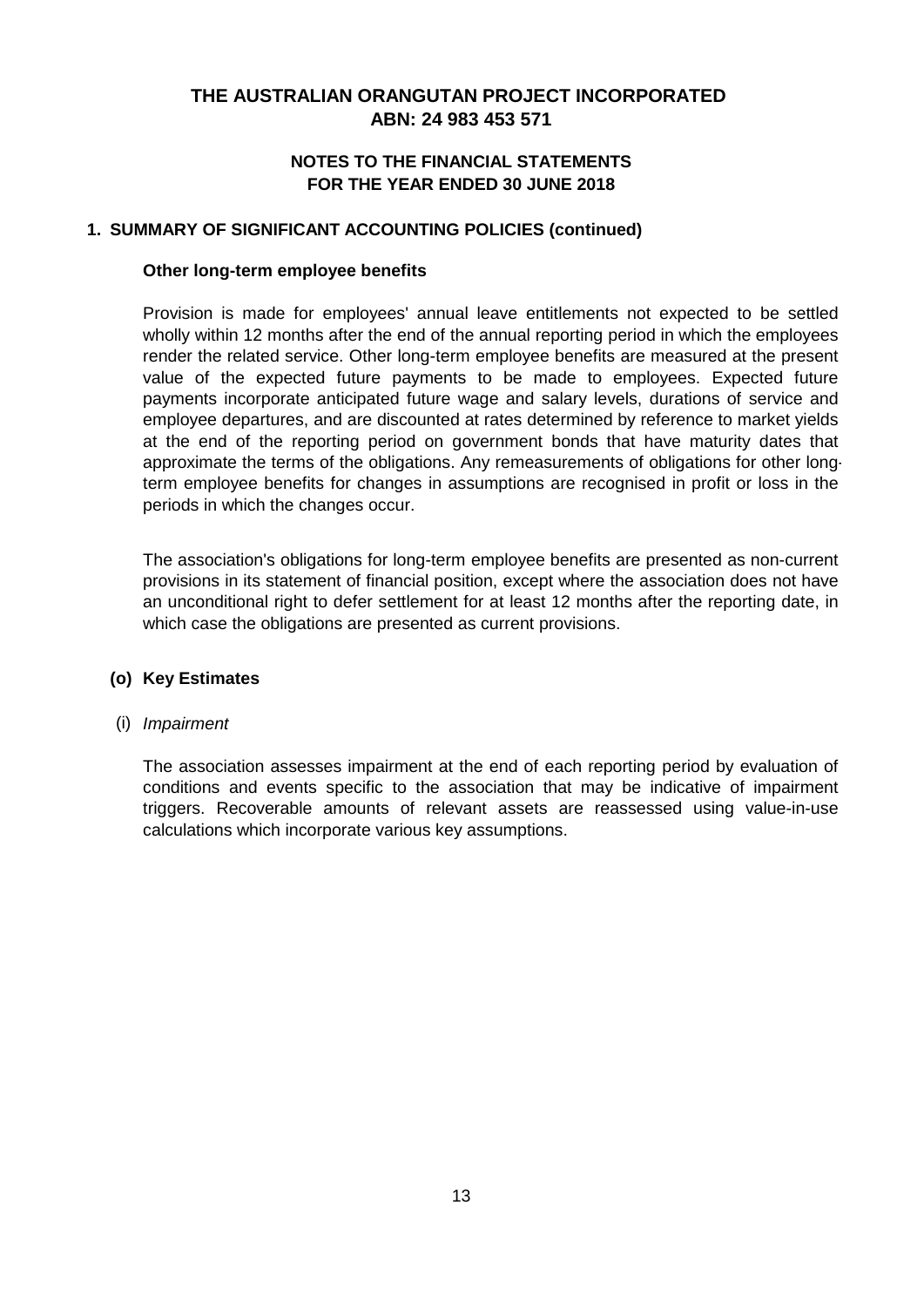### **NOTES TO THE FINANCIAL STATEMENTS FOR THE YEAR ENDED 30 JUNE 2018**

### **1. SUMMARY OF SIGNIFICANT ACCOUNTING POLICIES (continued)**

#### **(p) Key Judgments**

#### (i) *Employee benefits*

For the purpose of measurement, AASB 119: *Employee Benefits* (September 2011) defines obligations for short-term employee benefits as obligations expected to be settled wholly before 12 months after the end of the annual reporting period in which the employees render the related services. As the association expects that all of its employees would use all of their annual leave entitlements earned during a reporting period before 12 months after the end of the reporting period, the association believes that obligations for annual leave entitlements satisfy the definition of short-term employee benefits and, therefore, can be measured at the (undiscounted) amounts expected to be paid to employees when the obligations are settled.

### **(q) Related Party**

Transactions between related parties are on normal commercial terms and conditions no more favourable than those available to other persons unless otherwise stated.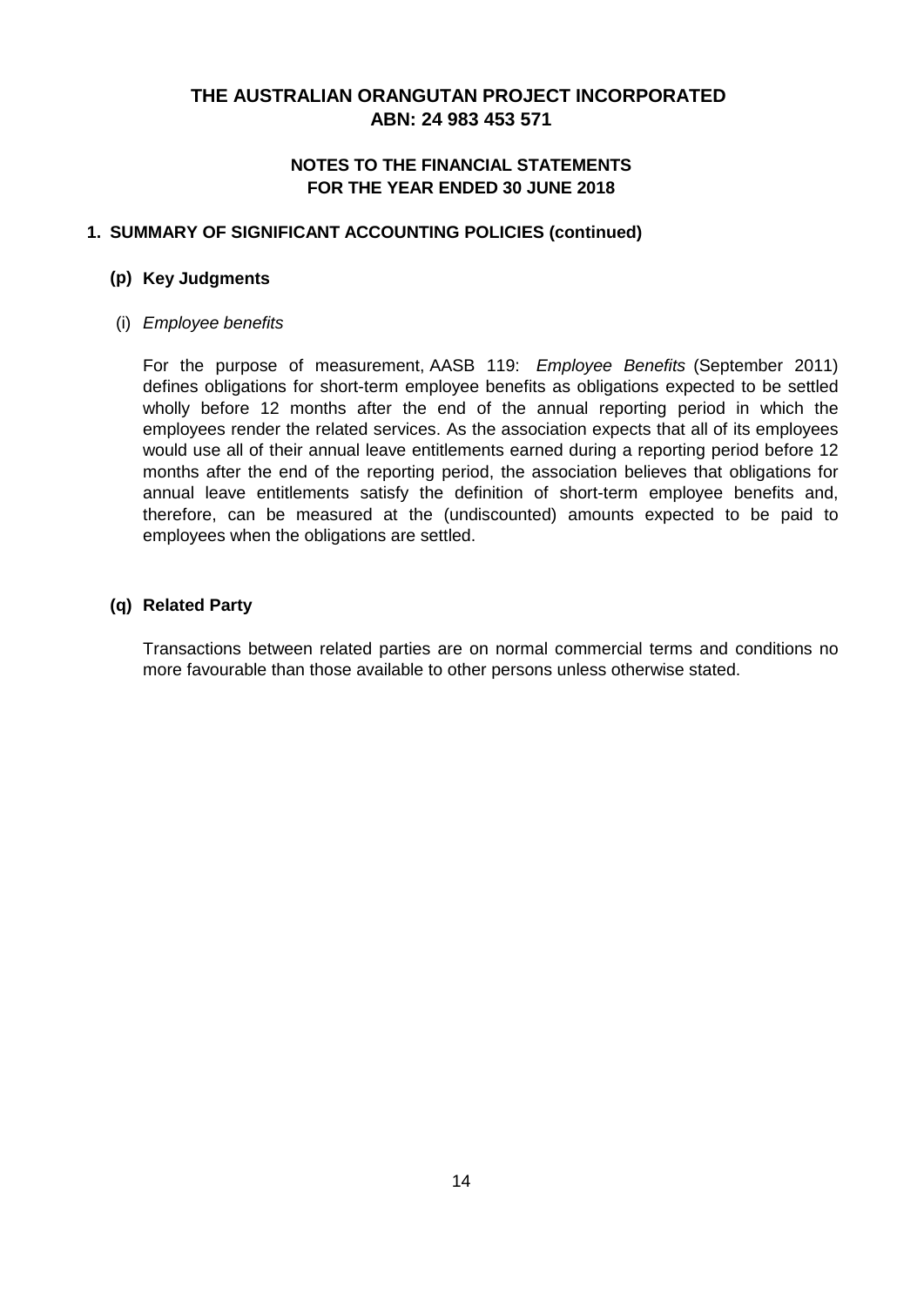|                                 | <b>Note</b> | 2018<br>\$ | 2017<br>\$ |
|---------------------------------|-------------|------------|------------|
| 2. REVENUE AND OTHER INCOME     |             |            |            |
| Income                          |             |            |            |
| Grants                          |             | 217,878    | 256,764    |
| Donations received              |             | 3,447,451  | 2,711,748  |
| Other Income                    |             | 38,636     | 53,142     |
| Total revenue                   |             | 3,703,965  | 3,021,654  |
| 3. CASH AND CASH EQUIVALENTS    |             |            |            |
| <b>TOP Bank Accounts</b>        |             |            |            |
| WBC - Working Acc 173837        |             | 33,198     | 334,990    |
| WBC - Investment Acc 173829     |             | 94,290     | 253,312    |
| WBC - Conservation Acc 173810   |             | 3,419      | 4,388      |
| WBC - Daniel Clark Acc 177686   |             |            | 3,695      |
| WBC - Debit Card Acc 581235     |             | 39,316     | 8,018      |
| WBC - Term Deposit 182456       |             | 41,707     | 40,690     |
| WBC - Term Deposit 337450       |             | 20,000     | 20,000     |
| <b>WCIL Paypal</b>              |             | 22,912     |            |
| WCI NAB AUD 152269              |             | 1,254      |            |
| WCIL Working 707766             |             | 542,213    |            |
| <b>WCIL Conservation 707774</b> |             | 100        |            |
| Paypal USD                      |             | 324        |            |
| PayPal Account USD Exchange     |             | 50         |            |
| Paypal GBP Exchange             |             | 3,527      |            |
| Paypal EUR                      |             | 3,522      |            |
| PayPal EUR Exchange             |             | 360        |            |
| <b>TOP Paypal CAD</b>           |             | 350        |            |
| PayPal NZD                      |             | 233        |            |
| PayPal Account AUD/CAD          |             | 3,723      | 39,777     |
| <b>USD OURF Exchange</b>        |             | 627        | 1,265      |
| NAB - 84-383-1320 AUD           |             | 208        | 754        |
| NAB - 84-383-1320 CAD Exchange  |             |            | 35,146     |
| NAB - 84-383-1320 EUR Exchange  |             | 159,985    | 36,313     |
| NAB - 84-383-1320 GBP Exchange  |             | 99,611     | 33,029     |
| NAB - 84-383-1320 NZD Exchange  |             | 152,230    | 89,422     |
| NAB - 84-383-1320 USD Exchange  |             | 970,328    | 990,274    |
| <b>Total TOP Bank Accounts</b>  |             | 2,193,487  | 1,891,073  |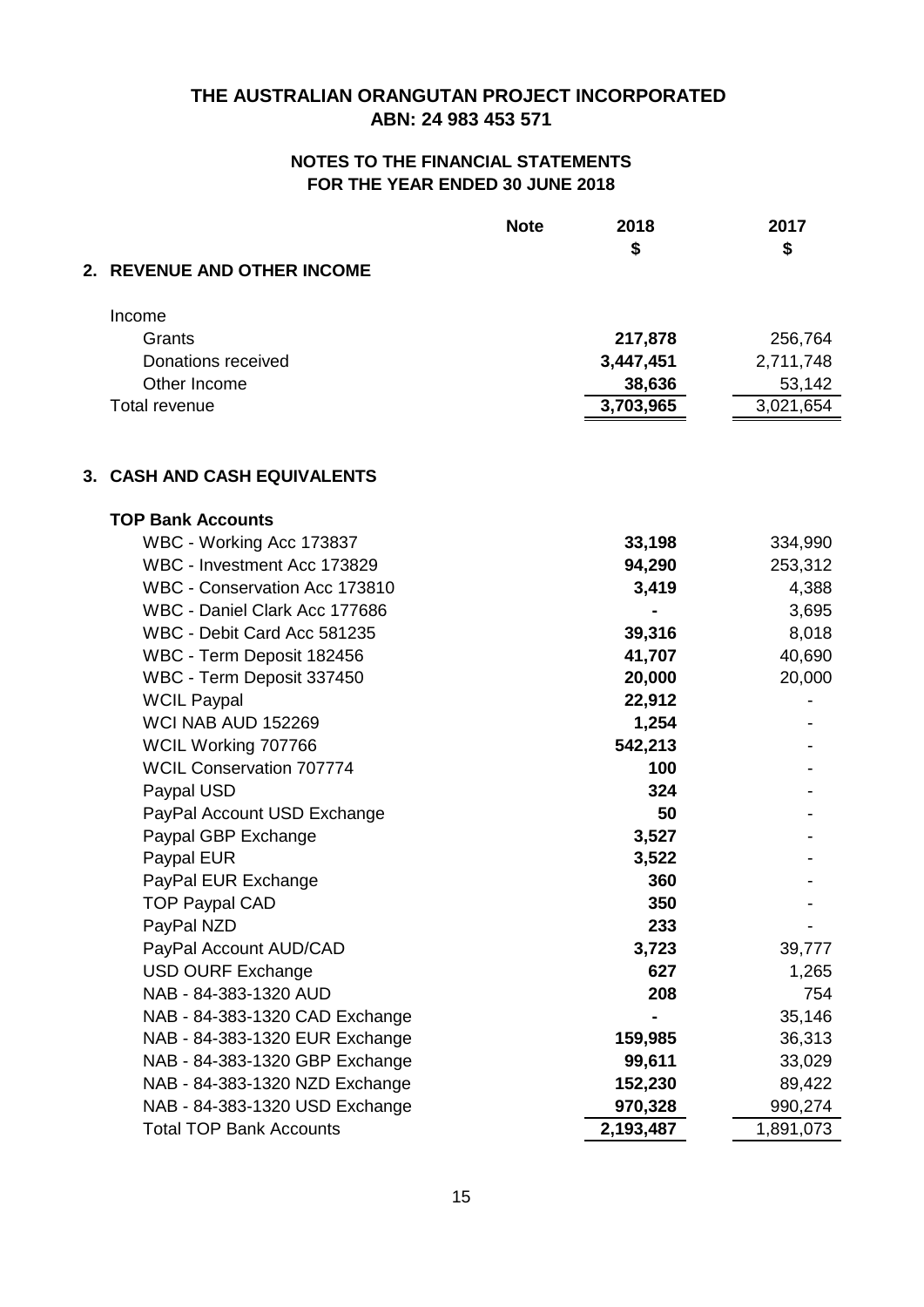### **NOTES TO THE FINANCIAL STATEMENTS FOR THE YEAR ENDED 30 JUNE 2018**

|                                 | <b>Note</b> | 2018<br>\$ | 2017<br>\$ |
|---------------------------------|-------------|------------|------------|
| <b>IEP Bank Accounts</b>        |             |            |            |
| WBC - IEP Working 647214        |             |            | 30,493     |
| WBC - IEP Conservation 647222   |             |            | 50         |
| <b>IEP PayPal Account</b>       |             | 931        |            |
| <b>Total IEP Bank Accounts</b>  |             | 931        | 30,542     |
| <b>ITP Bank Accounts</b>        |             |            |            |
| WBC - ITP Working 647636        |             |            | 1,635      |
| WBC - ITP Conservation 647628   |             |            | 49         |
| <b>ITP PayPal Account</b>       |             | 323        |            |
| <b>Total ITP Bank Accounts</b>  |             | 323        | 1,684      |
| Ord Minnett - Acc 1410865       |             | 54         | 143        |
| Total cash and cash equivalents |             | 2,194,741  | 1,923,298  |

Cash and cash equivalents include an amount of \$1,973,209 held by Wildlife Conservation International Limited as at 30 June 2018. These amounts are held by Wildlife Conservation International Limited in trust for The Australian Orangutan Project Incorporated, as the organisation is in the process of winding-up.

## **4. ACCOUNTS RECEIVABLE AND OTHER DEBTORS**

| <b>CURRENT</b>                                      |        |        |
|-----------------------------------------------------|--------|--------|
| Trade debtor                                        | 12     | 1,759  |
| <b>GST</b> receivable                               | 2,923  | 11,922 |
| Total current accounts receivable and other debtors | 2,935  | 13,681 |
| Financial assets classified as a receivable:        |        |        |
| Accounts receivable and other debtors               | 2,935  | 13,681 |
| <b>Total current</b>                                | 2,935  | 13,681 |
| 5. ACCOUNTS PAYABLE AND OTHER PAYABLES              |        |        |
| <b>CURRENT</b>                                      |        |        |
| Trade creditors                                     | 3,831  | 12,186 |
| Unearned grant revenue                              |        | 20,000 |
| PAYG witholding payable                             | 10,314 | 9,143  |
| Superannuation payable                              |        | 3,329  |
| Total current accounts payable and other payables   | 14,145 | 44,658 |
|                                                     |        |        |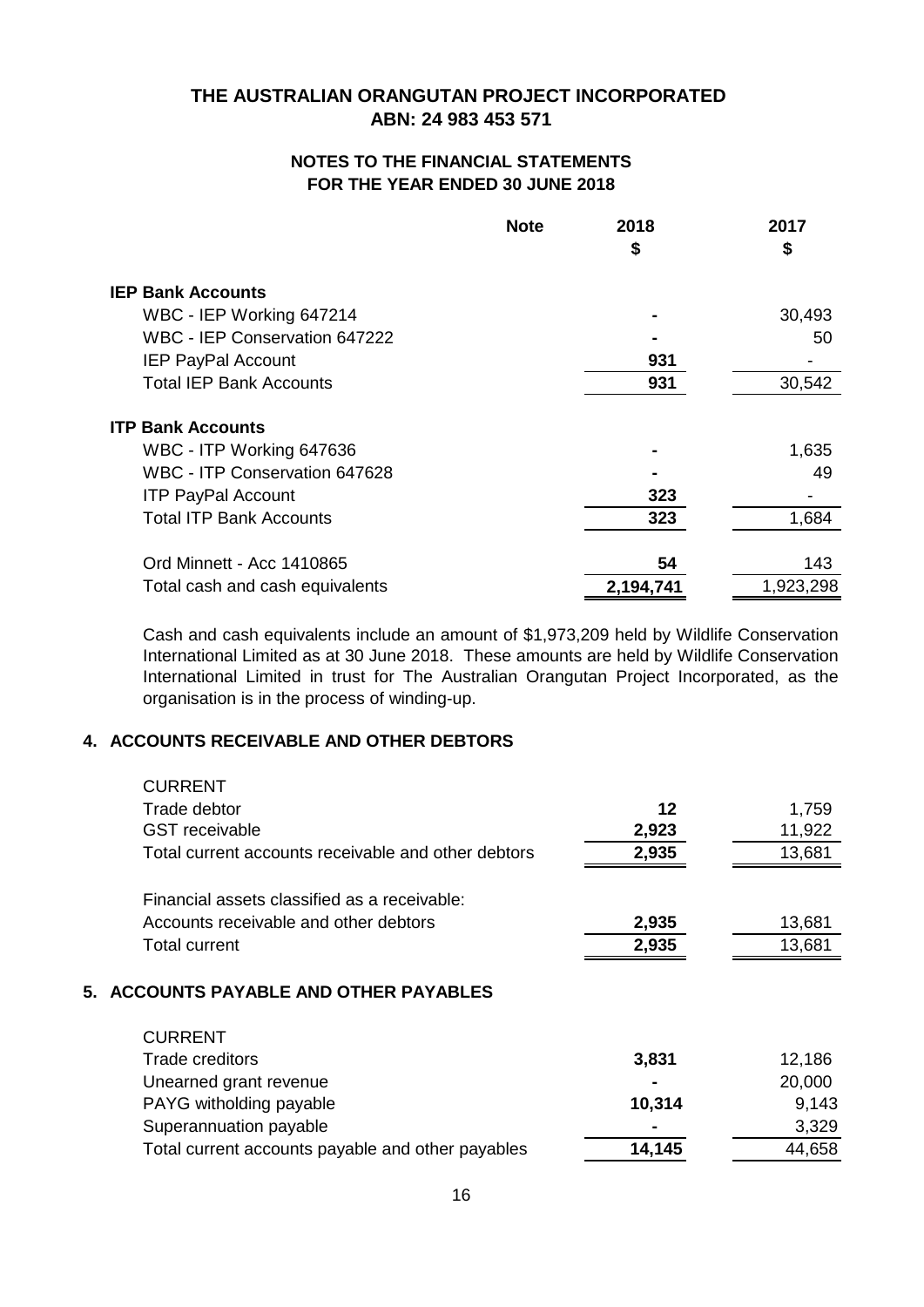## **FOR THE YEAR ENDED 30 JUNE 2018 NOTES TO THE FINANCIAL STATEMENTS**

|    |                                                                                    | <b>Note</b> | 2018<br>\$ | 2017<br>\$ |
|----|------------------------------------------------------------------------------------|-------------|------------|------------|
| 6. | <b>EMPLOYEE PROVISIONS</b><br><b>CURRENT</b>                                       |             |            |            |
|    | Provision for annual leave entitlements                                            |             | 34,005     | 29,559     |
|    |                                                                                    |             | 34,005     | 29,559     |
| 7. | <b>FINANCIAL ASSETS</b><br><b>CURRENT</b>                                          |             |            |            |
|    | Available for sale financial assets                                                |             | 662,313    | 673,755    |
|    |                                                                                    |             | 662,313    | 673,755    |
|    | Available for sale financial assets comprise:<br>Listed investments at fair value: |             |            |            |
|    | Ord Minnett - ANZ Notes                                                            |             |            | 204,000    |
|    | <b>Ord Minnett - NAB Notes</b>                                                     |             |            | 204,480    |
|    | Ord Minnett - Bendigo Notes                                                        |             |            | 50,975     |
|    | Ord Minnett - Macquarie Notes                                                      |             |            | 214,300    |
|    | <b>MCP Master Income Units</b>                                                     |             | 155,250    |            |
|    | <b>Bank of Queensland</b>                                                          |             | 59,700     |            |
|    | <b>Commonwealth Bank</b>                                                           |             | 196,220    |            |
|    | Macquarie Group Ltd                                                                |             | 106,260    |            |
|    | <b>Westpac Banking Corp</b>                                                        |             | 144,884    |            |
|    |                                                                                    |             | 662,313    | 673,755    |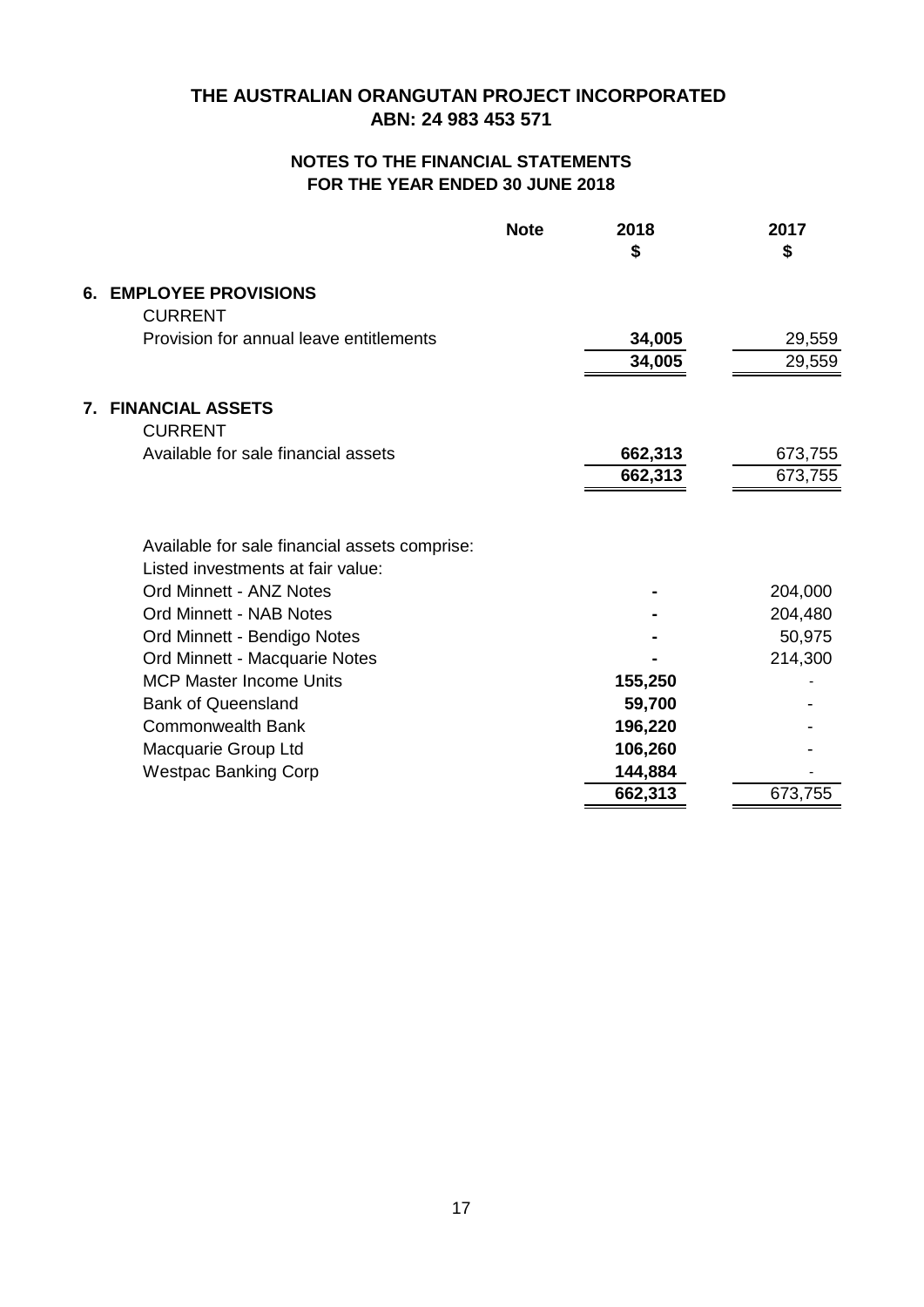# **ABN: 24 983 453 571 THE AUSTRALIAN ORANGUTAN PROJECT INCORPORATED**

### **FOR THE YEAR ENDED 30 JUNE 2018 NOTES TO THE FINANCIAL STATEMENTS**

#### **8. FINANCIAL RISK MANAGEMENT**

The association's financial instruments consist mainly of deposits with banks, local money market instruments, short-term investments, accounts receivable and payables.

The carrying amounts for each category of financial instruments, measured in accordance with AASB 139 as detailed in the accounting policies to these financial statements, are as follows:

| <b>Financial assets</b>                                                   |                |           |            |
|---------------------------------------------------------------------------|----------------|-----------|------------|
| Cash and cash equivalents                                                 | 3              | 2,194,741 | 1,923,298  |
| Accounts receivable and other debtors                                     | 4              | 2,935     | 13,681     |
| Available for sale financial assets comprise:                             |                |           |            |
| - shares in listed companies                                              | $\overline{7}$ | 662,313   | 673,755    |
| <b>Total financial assets</b>                                             |                | 2,859,989 | 2,610,734  |
| <b>Financial liabilities</b>                                              |                |           |            |
| Financial liabilities at amortised cost:                                  |                |           |            |
| Accounts payable and other payables                                       | 5              | 14,145    | 44,658     |
| <b>Total financial liabilities</b>                                        |                | 14,145    | 44,658     |
|                                                                           |                |           |            |
| 9. CASH FLOWS NOTE                                                        |                |           |            |
| Current year surplus/(deficit)                                            |                | 275,235   | (221, 035) |
| Non cash flows in profit                                                  |                |           |            |
| Movement in fair value of shares                                          |                | 6,455     | (23, 637)  |
|                                                                           |                |           |            |
| <b>Changes in assets liabilities</b><br>Decrease(increase) in receivables |                | 1,747     | (1,758)    |
|                                                                           |                |           | 45,831     |
| Decrease(increase) in inventories                                         |                |           |            |
| Increase(decrease) in tax liabilities                                     |                | 10,170    | 2,433      |
| Increase(decrease) in payables                                            |                | (31, 683) | 31,194     |
| Increase(decrease) in provisions for employees                            |                | 4,447     | 29,558     |
| Cash flows from operations                                                |                | 266,372   | (137, 414) |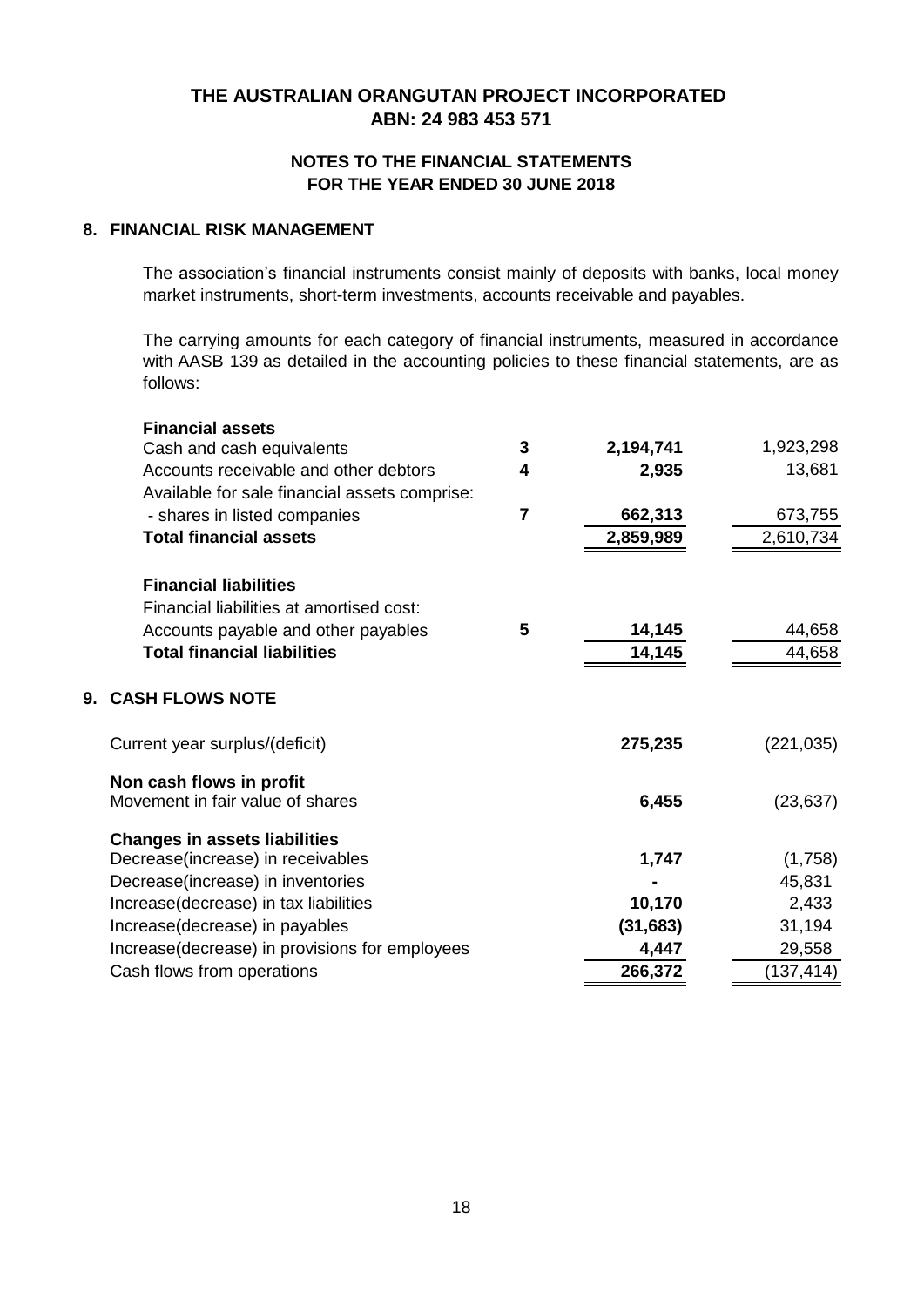## **ABN: 24 983 453 571 THE AUSTRALIAN ORANGUTAN PROJECT INCORPORATED**

## **NOTES TO THE FINANCIAL STATEMENTS FOR THE YEAR ENDED 30 JUNE 2018**

#### **10. CONTINGENT LIABILITIES AND CONTINGENT ASSETS**

In the opinion of the Members of the Committee, the Association did not have any contingencies at 30 June 2018 (30 June 2017: None).

### **11. EVENTS AFTER THE END OF THE REPORTING PERIOD**

On 1st July 2018, the organisation ceased trading. The committee are currently taking the appropriate steps to wind up operations and disburse any cash surplus in accordance with the Associations Incorporation Act 2015 (WA) and the constitution of the association. The transfer of all assets and liabilities of The Australian Orangutan Project Incorporated will be made to Wildlife Conservation International Limited by donation. The Australian Orangutan Project Incorporated is expected to complete the wind up of its operations by 30 June 2019.

Therefore the financial statements have been prepared on a non-going concern basis. As a result, all items disclosed on the balance sheet for the year ended 30 June 2018 are valued at realisable value.

#### **12. ASSOCIATION DETAILS**

The registered office of the Association is: Australian Orangutan Project Incorporated PO Box 1414 South Perth WA 6951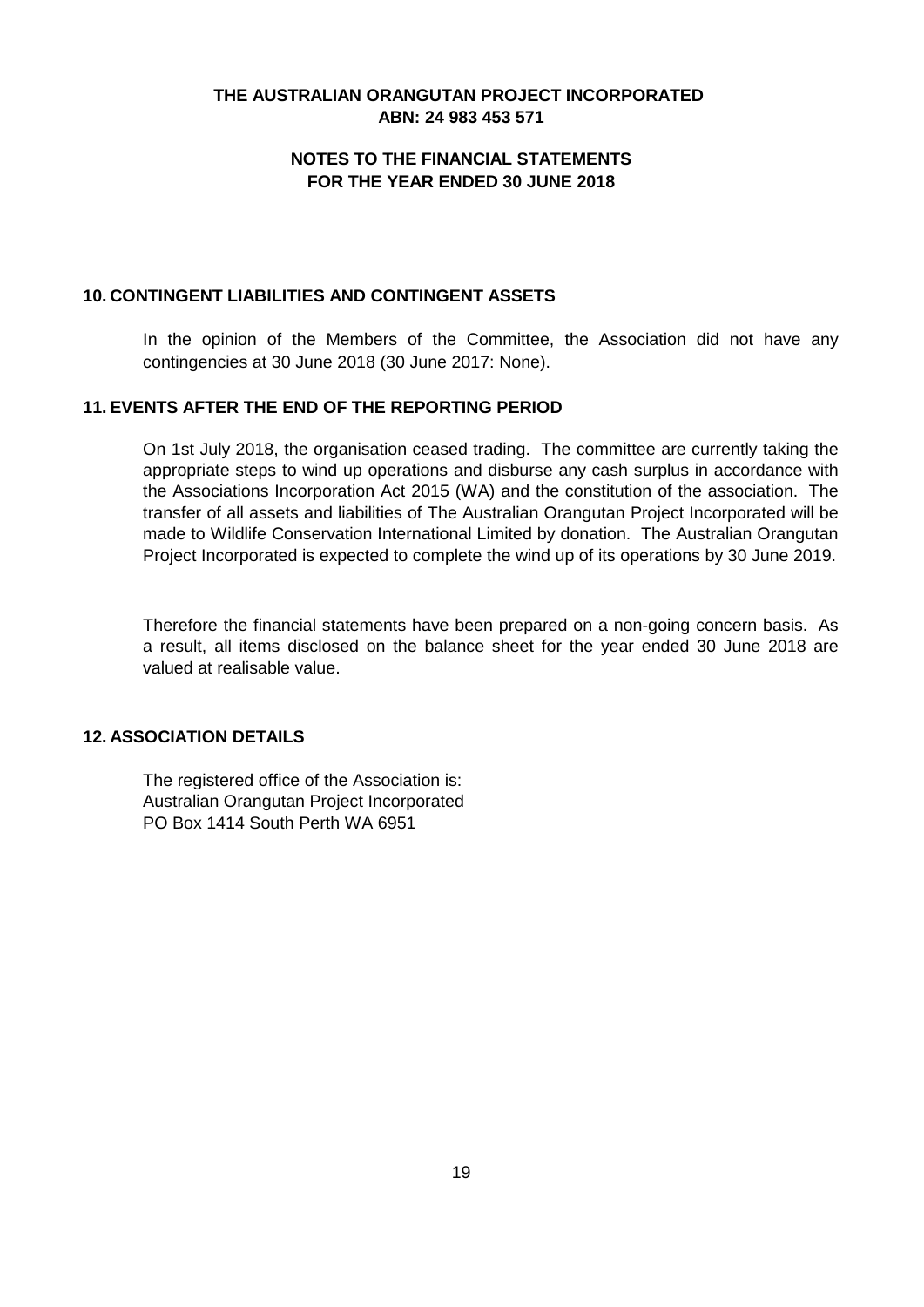|                                            | <b>NOTE</b><br>2018<br>\$ | 2017<br>\$ |
|--------------------------------------------|---------------------------|------------|
| <b>14. DETAILED INCOME AND EXPENDITURE</b> |                           |            |
| <b>REVENUE</b>                             |                           |            |
| TOP - Income                               |                           |            |
| <b>Donations Community</b>                 |                           |            |
| Donation Community <\$1,000                | 623,448                   | 489,518    |
| Donation Community \$1,000-\$9,999         | 91,190                    | 69,820     |
| Donation Community > \$10,000              | 339,184                   | 366,783    |
| <b>P2P Donations</b>                       | 2,226                     | 7,704      |
| <b>Total Donations Community</b>           | 1,056,048                 | 933,825    |
| <b>Donations Specialised</b>               |                           |            |
| Donation - Adoptions                       | 805,234                   | 486,163    |
| Donation Adoption > \$10,000               | 252                       | 10,000     |
| Donation - Save Forest                     | 137,956                   | 27,703     |
| Donation - Workplace Giving                | 827                       | 705        |
| <b>Donation - Bereavement Gifts</b>        | 35,416                    | 87,143     |
| Donation - Adopt a Tree OURF               |                           | 560        |
| Donation - Earth 4 Orangutans              |                           | 125        |
| Donation - Orango Tango                    |                           | 9,913      |
| Donation - Orang Land Trust                | 876                       | 1,230      |
| Donation - SOCPQuarantineCages             |                           | 20         |
| Donation - Palm Oil Resistance             | 1,690                     | 1,575      |
| Donation - POR Little Legend               | 150                       | 100        |
| Donation - POR ForestChampion              | 110                       |            |
| Donation - POR ForestProtector             | 250                       | 345        |
| Donation - POR Allegiance Mem              | 500                       | 450        |
| <b>Plant Trees</b>                         | 4,253                     | 1,800      |
| <b>Total Donations Specialised</b>         | 987,514                   | 627,832    |
| <b>Appeals</b>                             |                           |            |
| Appeal - Rescue Unit West Kali             | 1,200                     | 900        |
| Appeal - Release Site Sumatra              | 1,611                     | 1,670      |
| Appeal - Christmas 2014                    | 2,135                     | 3,551      |
| Appeal - EOFY 2015                         | 2,145                     | 3,405      |
| <b>Appeal - Save Thirty Hills</b>          | 3,924                     | 10,865     |
| Appeal - Haka Anti-Poaching                | 1,350                     | 1,274      |
| Appeal - Release Alam                      |                           | 505        |
| Appeal - Christmas 2015                    | 4,202                     | 3,229      |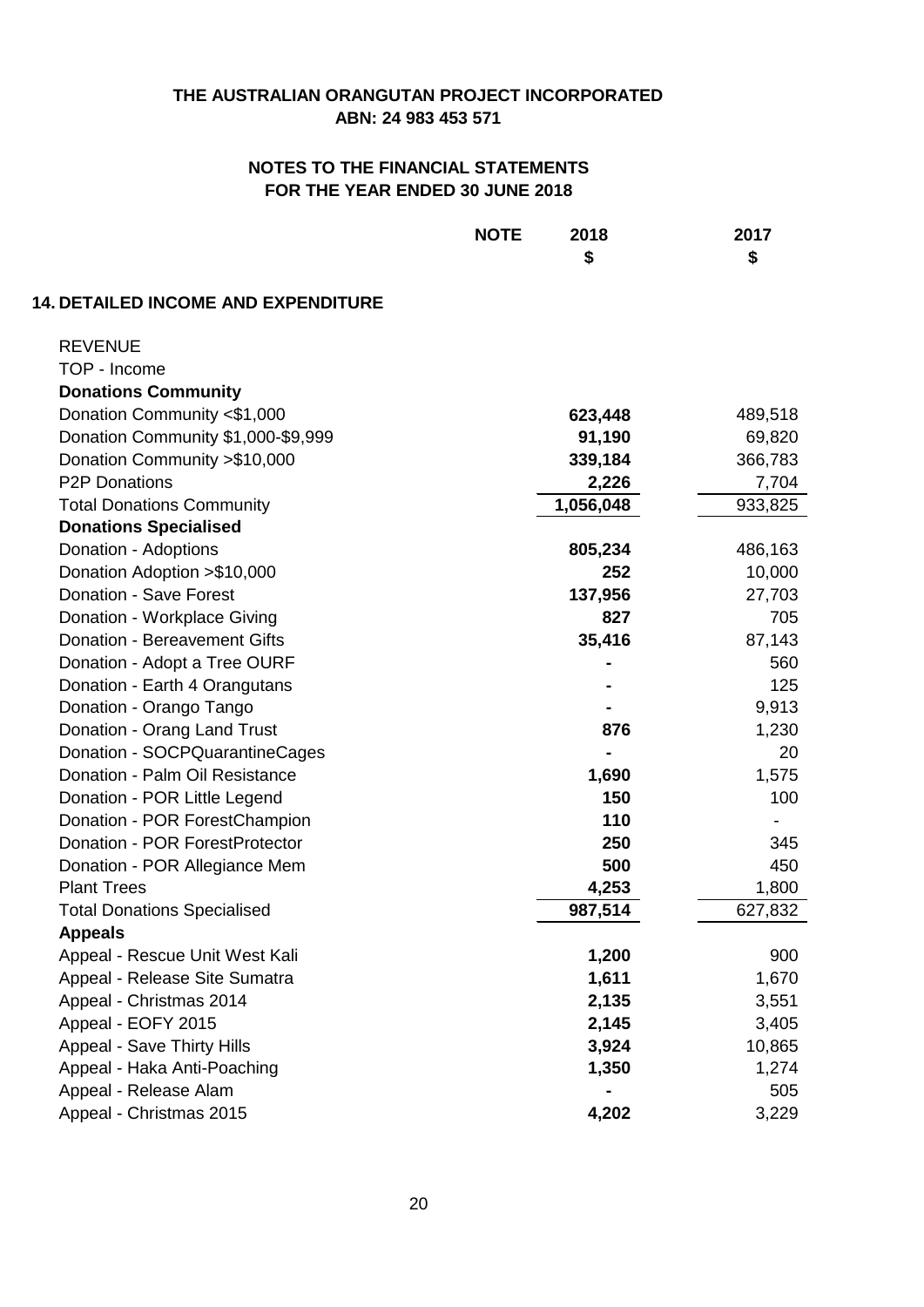|                                          | 2018    | 2017    |
|------------------------------------------|---------|---------|
|                                          | \$      | \$      |
| Appeal - SOCP Feb 2016                   |         | 980     |
| Appeal - EOFY 2016 30 Hills              | 9,020   | 43,930  |
| Appeal - Jungle Guarding 2016            | 23,065  | 30,638  |
| 25m2 of rainforest/eco Leuser            | 1,047   | 615     |
| Aceh Tax Time Appeal                     | 500     | 450     |
| Freedom is Close                         | 1,750   | 950     |
| Appeal - Q2 Xmas 2016                    | 113,885 | 96,645  |
| Appeal Q3 Cupcake                        | 34,354  | 12,129  |
| Appeal Q4 - Bukit Tigapuluh              | 277,444 | 223,795 |
| Appeal - Business Partnerships           |         | 4,488   |
| Xmas 2016 Gifts Appeal                   | 8,433   |         |
| Appeal Q1                                | 124,500 |         |
| <b>Total Appeals</b>                     | 610,565 | 440,019 |
| <b>General Fundraising Income</b>        |         |         |
| Fundraising - General (FRE)              |         | 100     |
| Sales - Merchandise                      | 7,065   | 8,243   |
| Sales - eCards                           | 105     | 3,906   |
| Freight Received - General               | 2,686   | 4,549   |
| Leif Book Sales                          | 9,002   | 16,539  |
| <b>Event Orders</b>                      | 8,109   |         |
| <b>Total General Fundraising Income</b>  | 26,967  | 33,337  |
| <b>Partners - Business General</b>       |         |         |
| General - Aust Natural Soap Co           | 6,998   | 2,905   |
| General - Etiko Pty Ltd                  | 2,000   |         |
| General - Coconut Magic                  | 200     |         |
| General - David Hill                     | 750     | 750     |
| General - Greenhil Gift Match            | 100     | 100     |
| General - My Giving Circle               | 20      |         |
| <b>General - BHP Billition Matched</b>   | 20,240  | 1,360   |
| General - Westpac Gift Match             | 65      |         |
| General - Telstra Match Good2Give        | 797     |         |
| General - NAB Giftmatch                  | 40      |         |
| General - The Chocolate Yogi             | 6,054   |         |
| General - Goodwill Wine                  | 444     | 376     |
| General - Macquarie Gift Match           | 25      | 540     |
| General - Redbubble Pty Ltd              | 319     | 377     |
| <b>Total Partners - Business General</b> | 38,052  | 6,408   |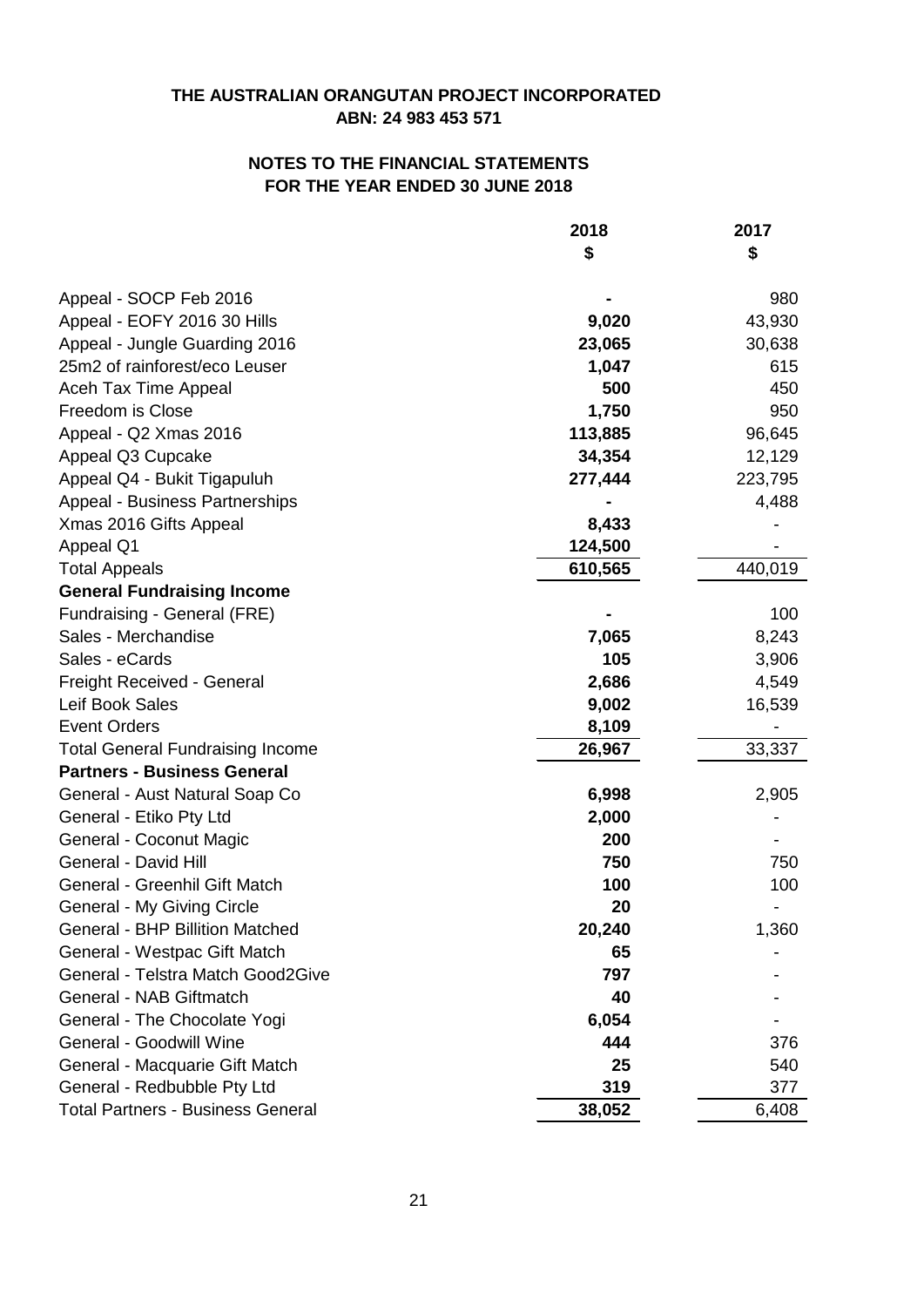|                                       | 2018   | 2017   |
|---------------------------------------|--------|--------|
|                                       | \$     | \$     |
| <b>Partners - Corporate</b>           |        |        |
| Corporate - Aware Environmental       | 41,670 | 17,501 |
| Corp - Natures Organics Pty Ltd       |        | 55,000 |
| <b>Total Partners - Corporate</b>     | 41,670 | 72,501 |
| <b>Partners - Green</b>               |        |        |
| Green - Calypso Tree Co               | 750    | 750    |
| Green - Cubic Promote                 | 800    |        |
| Green - One Little Indian Ent         | 889    |        |
| <b>Green T2 Environmental</b>         |        | 682    |
| <b>Total Partners - Green</b>         | 2,439  | 1,432  |
| <b>Partners - Orange</b>              |        |        |
| Orange - Pindari WA Pty Ltd           | 1,600  | 2,182  |
| <b>Total Partners - Orange</b>        | 1,600  | 2,182  |
| <b>Partners - Canopy</b>              |        |        |
| Canopy - The Competition Ltd          | 7,168  | 858    |
| Canopy - Bio-Distributors             | 2,000  | 1,818  |
| <b>Total Partners - Canopy</b>        | 9,169  | 2,677  |
| <b>Partners - Cheek Padders</b>       |        |        |
| Cheek Padder - Thin Green Line        | 18,741 | 19,040 |
| <b>Total Partners - Cheek Padders</b> | 18,741 | 19,040 |
| <b>3rd Party Donations</b>            |        |        |
| <b>Benevity</b>                       | 2,012  | 597    |
| <b>Morgan Family Donation</b>         | 13,315 |        |
| Donate Planet                         | 78     | 180    |
| Every Day Hero                        | 1,980  | 4,122  |
| Shopnate                              | 371    |        |
| GiftPay Pty Ltd                       | 2,577  | 1,010  |
| GiveEasy                              | 132    | 2,593  |
| GiveNow                               | 999    | 1,449  |
| Go Fundraise                          | 275    | 110    |
| Good2Give                             | 11,177 | 9,663  |
| JustGiving                            | 17,554 |        |
| Karma Currency                        | 1,577  | 1,636  |
| MyCause                               | 146    | 929    |
| <b>Good Thnx Donation</b>             | 228    |        |
| Shout for Good                        |        | 132    |
| Tears in the Jungle                   | 237    | 407    |
| <b>UK Online Giving Foundation</b>    | 423    | 3,298  |
| <b>Total 3rd Party Donations</b>      | 53,081 | 26,126 |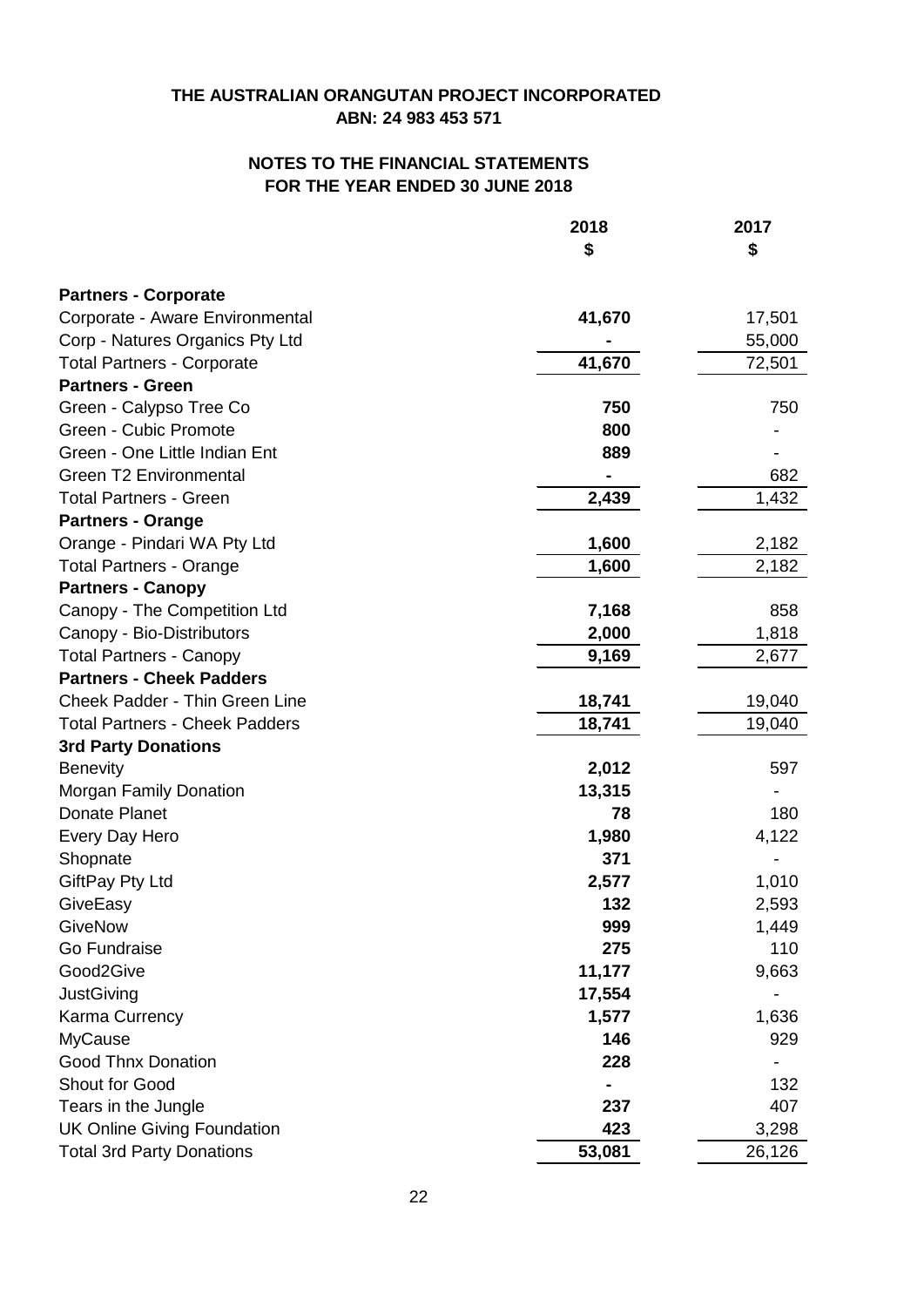## **FOR THE YEAR ENDED 30 JUNE 2018 NOTES TO THE FINANCIAL STATEMENTS**

|                                       | 2018<br>\$ | 2017<br>\$ |
|---------------------------------------|------------|------------|
|                                       |            |            |
| <b>Grant Income</b>                   |            |            |
| <b>Grants for Projects</b>            | 195,849    |            |
| <b>Grant/Agreement Funds Received</b> | 22,029     | 142,545    |
| <b>Total Grant Income</b>             | 217,878    | 142,545    |
| <b>Other Income</b>                   |            |            |
| <b>Interest Received</b>              | 3,207      | 5,175      |
| <b>Interest Rec'd - ANZ Notes</b>     | 9,309      | 8,141      |
| <b>Interest Rec'd - NAB Notes</b>     | 3,739      | 7,463      |
| <b>Interest Rec'd - Crown Notes</b>   |            | 1,475      |
| <b>Dividend Received</b>              | 2,068      |            |
| Interest Rec'd - Bendigo Notes        |            | 2,126      |
| Dividend Rec'd - BOQ                  | 564        |            |
| Dividend Rec'd - Macquarie Note       | 6,072      | 15,612     |
| Franking Credit (ATO)                 | 9,859      | 8,708      |
| Bookkeeping Fees WA/ARP               | 3,818      | 3,436      |
| Miscellaneous Income                  |            | 1,006      |
| <b>Total Other Income</b>             | 38,636     | 53,142     |
| <b>State Fundraising</b>              |            |            |
| State F/R - Adoptions                 | 9,340      | 15,679     |
| State F/R - Donations                 | 31,558     | 42,183     |
| State F/R - Save Forest               | 16,029     | 15,270     |
| S/R Jungle Guarding 2016              |            | 40         |
| <b>State F/R Merch Sales</b>          | 46,756     | 57,309     |
| State F/R - Choc/Cookie Sales         | 6,086      | 8,260      |
| State - Entertainment Book            | 409        | 1,722      |
| State F/R - Fundraising               | 43,999     | 56,371     |
| State F/R - Freight Received          |            | 11         |
| <b>RB Events Ticket Sales</b>         | 14,720     | 10,787     |
| Regional Q3 Appeal/Workplace Giving   |            | 2,310      |
| State F/R - Christmas 2015            |            | 72         |
| State F/R - IEP Adoption              | 65         | 75         |
| State F/R - IEP Save Forest           |            | 95         |
| State F/R - ITP Adoption              |            |            |
| State F/R - ITP Donation              | 390        | 390        |
| State F/R - ITP Save Forest           |            | 150        |
| WGF Membership Income                 | 2,400      |            |
| <b>WGF - Donations Income</b>         | 1,507      |            |
| <b>Total State Fundraising</b>        | 173,259    | 210,725    |
| Total TOP - Income                    | 3,275,619  | 2,571,791  |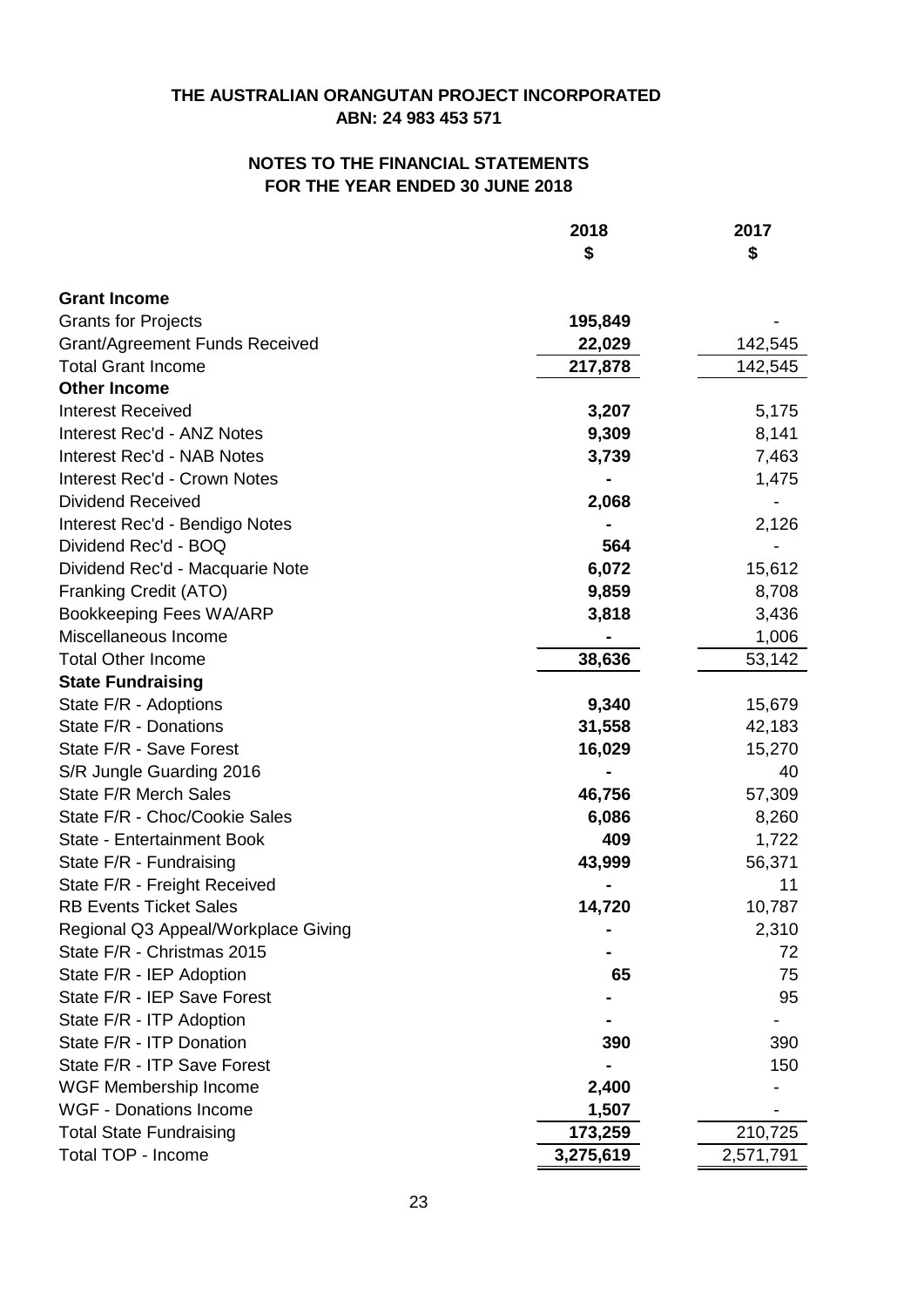|                                          | 2018<br>\$ | 2017<br>\$ |
|------------------------------------------|------------|------------|
|                                          |            |            |
| <b>TOP Income Not CRM Recorded</b>       |            |            |
| <b>Eco Tours</b>                         |            |            |
| <b>Orangutan Odyssey Tours/Donations</b> | 106,695    | 108,981    |
| <b>Total Eco Tours</b>                   | 106,695    | 108,981    |
| <b>TOP UK - Income</b>                   |            |            |
| Top UK - Donation Adoption               |            | 1,175      |
| <b>TOP UK - Donation Community</b>       |            | 565        |
| <b>TOP UK - Thirty Hills</b>             |            | 75         |
| TOP UK - Q2 Xmas Appeal                  |            | 3,160      |
| TOP UK - Q3 Appeal                       |            | 275        |
| <b>TOP UK Book Sale</b>                  |            | 181        |
| <b>TOP UK Freight Received</b>           |            | 13         |
| <b>TOP UK Exchange</b>                   |            | 202        |
| Total TOP UK - Income                    |            | 5,646      |
| <b>NZD - Income</b>                      |            |            |
| NZD - Donation Adoption                  |            | 10,319     |
| <b>NZD - Donation Community</b>          |            | 2,358      |
| NZD - Freight Received                   |            | 121        |
| NZD - Other                              |            | 10,743     |
| Total NZD - Income                       |            | 23,540     |
| <b>USD - Income</b>                      |            |            |
| <b>USD - Donation Adoption</b>           |            | 7,500      |
| <b>USD - Donation Community</b>          |            | 1,331      |
| USD - Other                              |            | 5,889      |
| Total USD - Income                       |            | 14,720     |
| <b>EU - Income</b>                       |            |            |
| <b>EU - Donation Adoption</b>            |            | 3,449      |
| <b>EU - Donation Community</b>           |            | 513        |
| EU - Other                               |            | 6,124      |
| Total EU - Income                        |            | 10,086     |
| <b>CAD - Income</b>                      |            |            |
| <b>CAD - Donation Adoption</b>           |            | 4892       |
| <b>CAD - Donation Community</b>          | 9,964      | 4,257      |
| CAD - Other                              |            | 6,007      |
| <b>Total CAD - Income</b>                | 9,965      | 15,157     |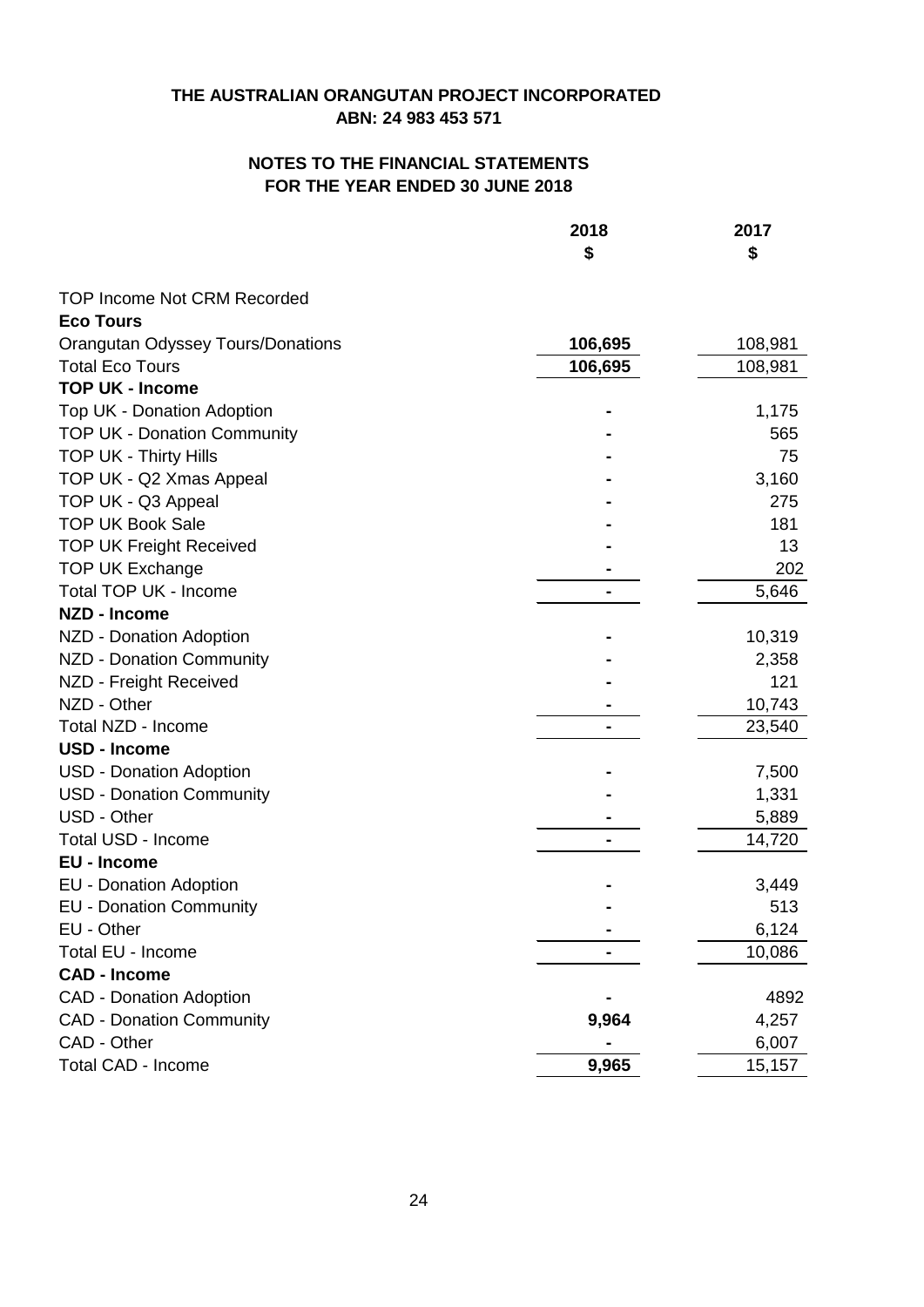|                                    | 2018      | 2017      |
|------------------------------------|-----------|-----------|
|                                    | \$        | \$        |
| <b>IEP - Income</b>                |           |           |
| IEP - Donation Adoption            | 27,570    | 43,368    |
| <b>IEP - Donation Community</b>    | 6,098     | 8,418     |
| IEP - Donate Now                   | 4,352     |           |
| <b>IEP - Donation Save Forest</b>  | 711       | 243       |
| <b>IEP Safeguard Hectares</b>      | 997       | 1,340     |
| IEP - Freight Received             |           | 16        |
| IEP - Grant/Agreement Funds        | 119,631   | 114,220   |
| <b>IEP - Interest Received</b>     | 134       | 98        |
| IEP - Appeal Save Leuser           | 250       | 230       |
| Total IEP - Income                 | 159,743   | 167,932   |
| <b>ITP - Income</b>                |           |           |
| <b>ITP - Donation Adoption</b>     | 12,949    | 9,951     |
| <b>ITP - Donation Community</b>    | 3,371     | 2,964     |
| <b>ITP - Donation Save Forest</b>  | 1,530     | 825       |
| <b>ITP - Freight Received</b>      |           | 15        |
| <b>ITP - Interest Received</b>     | 4         | 5         |
| <b>ITP - Goodwill Wine Partner</b> |           | 20        |
| Total ITP - Income                 | 17,854    | 13,780    |
| <b>Currency Gain/Loss</b>          | 141,173   | 73,866    |
| Gain/Loss on sale of Notes         | (626)     | (7, 476)  |
| Movement in Value Notes/shares     | (6, 455)  | 23,631    |
| <b>Total Income</b>                | 3,703,965 | 3,021,652 |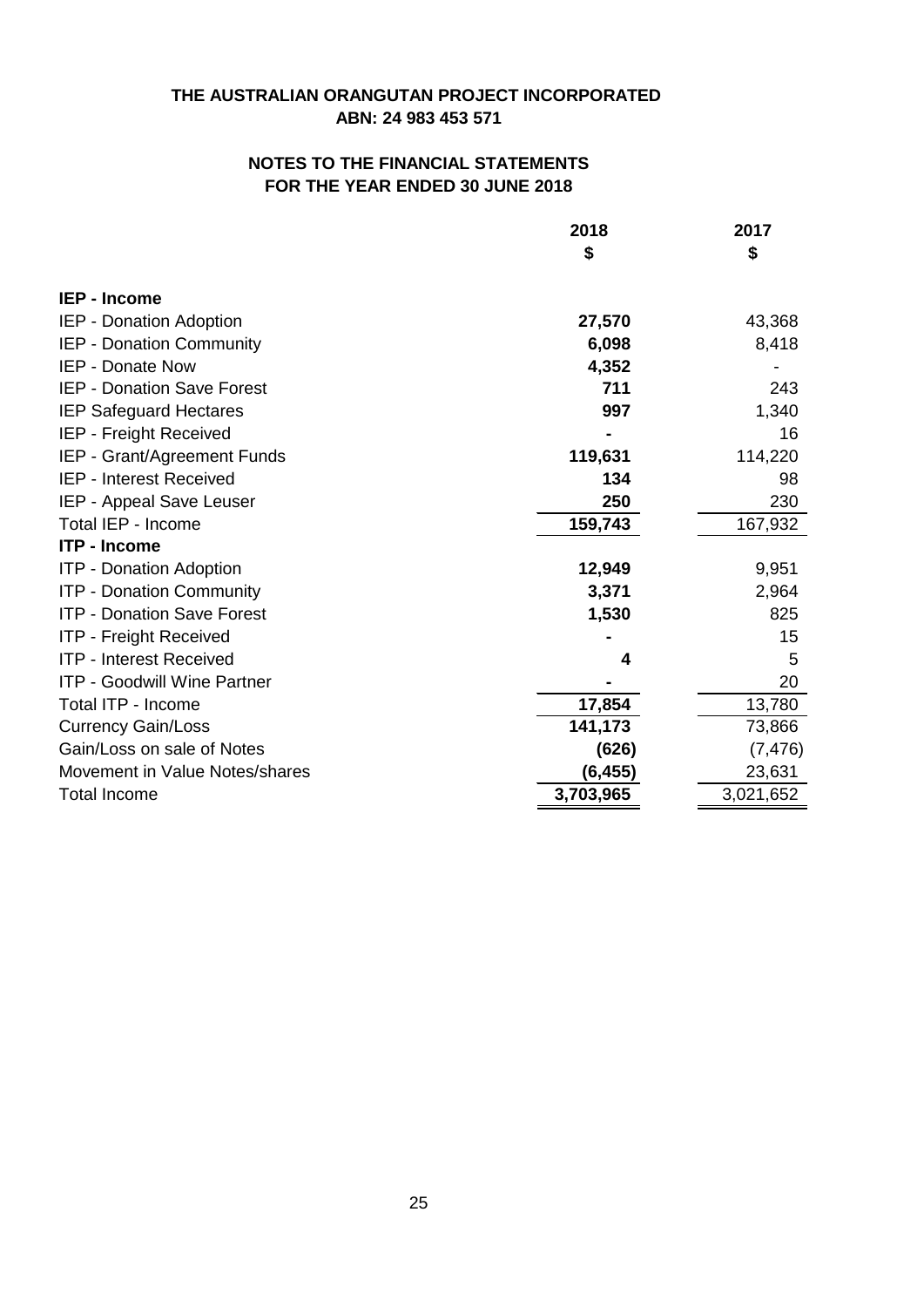|                                      | 2018   | 2017    |
|--------------------------------------|--------|---------|
|                                      | \$     | \$      |
| <b>Cost of Sales</b>                 |        |         |
| <b>TOP - Cost of Sales</b>           |        |         |
| <b>Adopt - Stationery/Printing</b>   | 2,070  | 1,534   |
| Adopt - Postage/Freight              | 27     |         |
| Adopt - Merchandise                  |        | 475     |
| <b>Adopt - Other Costs</b>           | 350    | 39      |
| <b>Total Adoption Costs</b>          | 2,447  | 2,048   |
| <b>Appeal Costs</b>                  |        |         |
| Appeals                              | 30,562 | 48,427  |
| <b>Total Appeal Costs</b>            | 30,562 | 48,427  |
| <b>Merchandise Costs</b>             |        |         |
| Merch - General Purchases            | 1,415  | 3,747   |
| Merch - Chocolate/Cookie Purch       |        | 1,201   |
| Merch - Postage/Freight              |        | 138     |
| Merch - Other Costs                  |        | 9,600   |
| Book (Leif) Costs                    |        | 31,676  |
| <b>Total Merchandise Costs</b>       | 1,415  | 46,362  |
| <b>Fundraising Costs</b>             |        |         |
| Fundraising - Stationery/Print       | 1,610  | 248     |
| <b>Fundraising - Costs</b>           | 2,192  | 6,285   |
| <b>Fundraising - Venue Costs</b>     | 1,120  | 2,348   |
| Fundraising - Travel Accom Meal      | 9,030  | 5,518   |
| OO Tours - Travel Accom Meals        | (164)  | 703     |
| <b>Total Fundraising Costs</b>       | 13,787 | 15,101  |
| <b>General Fundraising Costs</b>     |        |         |
| Advertising/Publicity                | 1,294  |         |
| Communications                       | 6,204  | 5,796   |
| <b>Business Partnership Expenses</b> |        | 16      |
| <b>HNW Donor Management</b>          |        | 7,688   |
| <b>F2F Recruitment</b>               | 7,500  | 75,000  |
| <b>Donor Reactivation</b>            | 44,363 | 257,455 |
| Freight/Postage General              | 19,623 | 21,793  |
| Graphic Design                       | 1,000  |         |
| IT General/Computer                  | 50,345 | 57,204  |
| <b>IT Fundraising</b>                | 266    | 8,483   |
| Data Audit                           |        | 14,434  |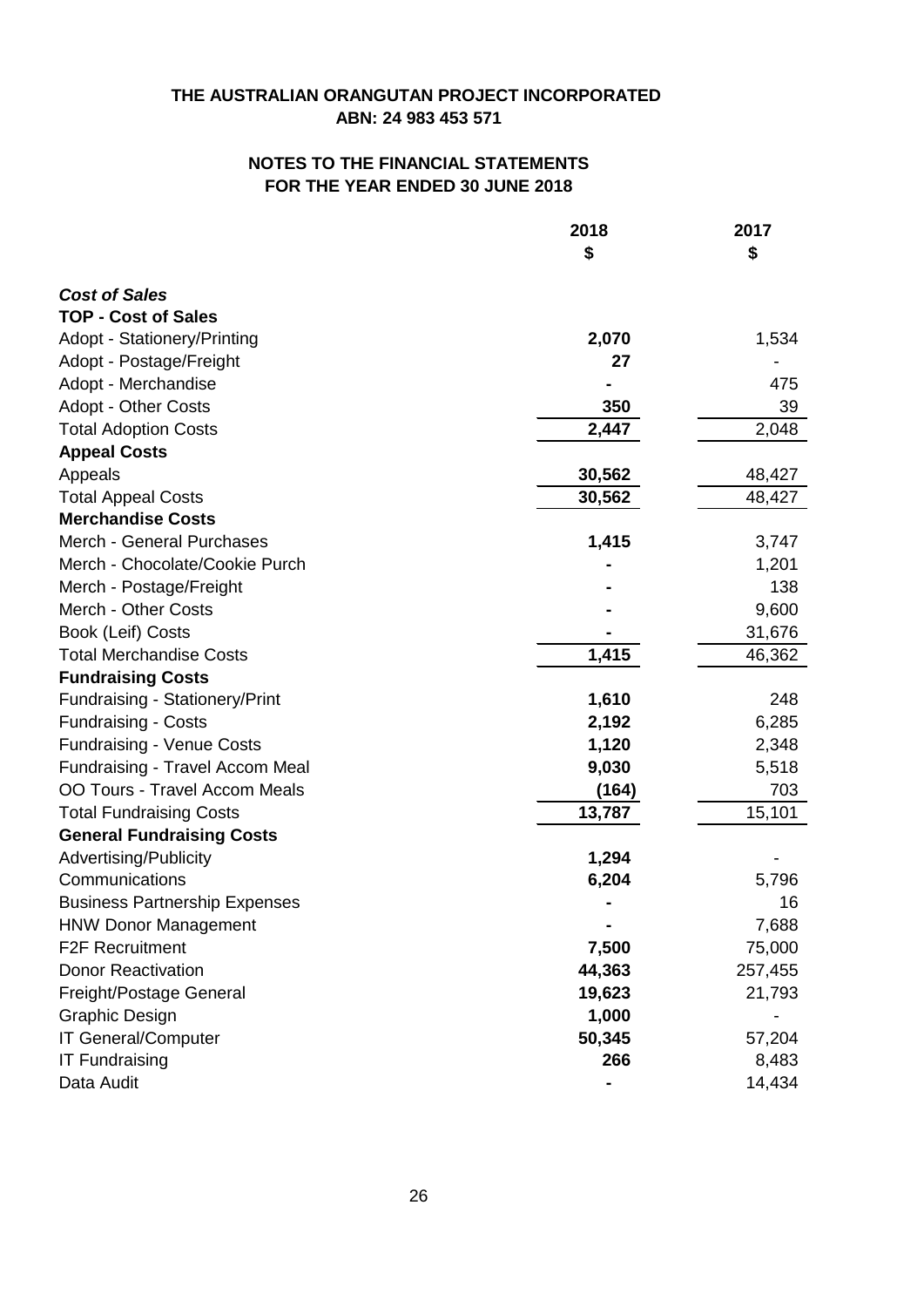# **ABN: 24 983 453 571 THE AUSTRALIAN ORANGUTAN PROJECT INCORPORATED**

## **FOR THE YEAR ENDED 30 JUNE 2018 NOTES TO THE FINANCIAL STATEMENTS**

|                                        | 2018      | 2017    |
|----------------------------------------|-----------|---------|
|                                        | \$        | \$      |
| Marketing - Social Media               | 701,524   | 162,742 |
| Marketing                              | 5,475     | 85,895  |
| Printing (General)                     | 286       | 469     |
| Printing (Marketing)                   | 12,081    | 4,643   |
| <b>Merchant Bank Fees</b>              | 41,948    | 18,282  |
| eCommerce/Online Fees                  | 4,689     | 9,598   |
| <b>Total General Fundraising Costs</b> | 896,598   | 729,498 |
| <b>3rd Party Expenses</b>              |           |         |
| 3rd Party Website Fees                 | 22,443    | 5,333   |
| 3rd Party Website Subscriptions        | 490       | 1,021   |
| <b>Total 3rd Party Expenses</b>        | 22,933    | 6,354   |
| <b>State Fundraising Costs</b>         |           |         |
| State F/R - Stationery/Print           | 123       | 430     |
| State F/R - Event Costs                | 9,215     | 9,527   |
| State F/R - Venue Costs                | 8,451     | 3,384   |
| State F/R - Travel Accom Meals         |           | 741     |
| State F/R - Merch Purch                | 30,305    | 87,703  |
| State F/R - Choc/Cookie Purch          | 3,893     | 4,369   |
| State F?R - Entertainment Book         | 554       | 400     |
| <b>WGF Costs</b>                       | 122       |         |
| State F/R - Freight/Postage            | 46        | 1,515   |
| <b>Total State Fundraising Costs</b>   | 52,709    | 108,069 |
| <b>Total TOP - Cost of Sales</b>       | 1,020,451 | 955,859 |
| <b>TOP UK - Cost of Sales</b>          |           |         |
| TOP UK - Freight/Postage               |           | 385     |
| TOP UK - IT Database/Website           |           | 45      |
| <b>TOP UK - eCommerce/Online Fees</b>  |           | 116     |
| <b>Total TOP UK - Cost of Sales</b>    |           | 546     |
| <b>TOP NZ - Cost of Sales</b>          |           |         |
| TOP NZ - Freight/Postage               | 35        |         |
| TOP NZ - IT Database/Website           | 200       | 821     |
| TOP NZ - IT General/Computer           | 504       | 522     |
| TOP NZ - eCommerce/ Online Fees        | 500       | 295     |
| <b>Total TOP NZ - Cost of Sales</b>    | 1,239     | 1,638   |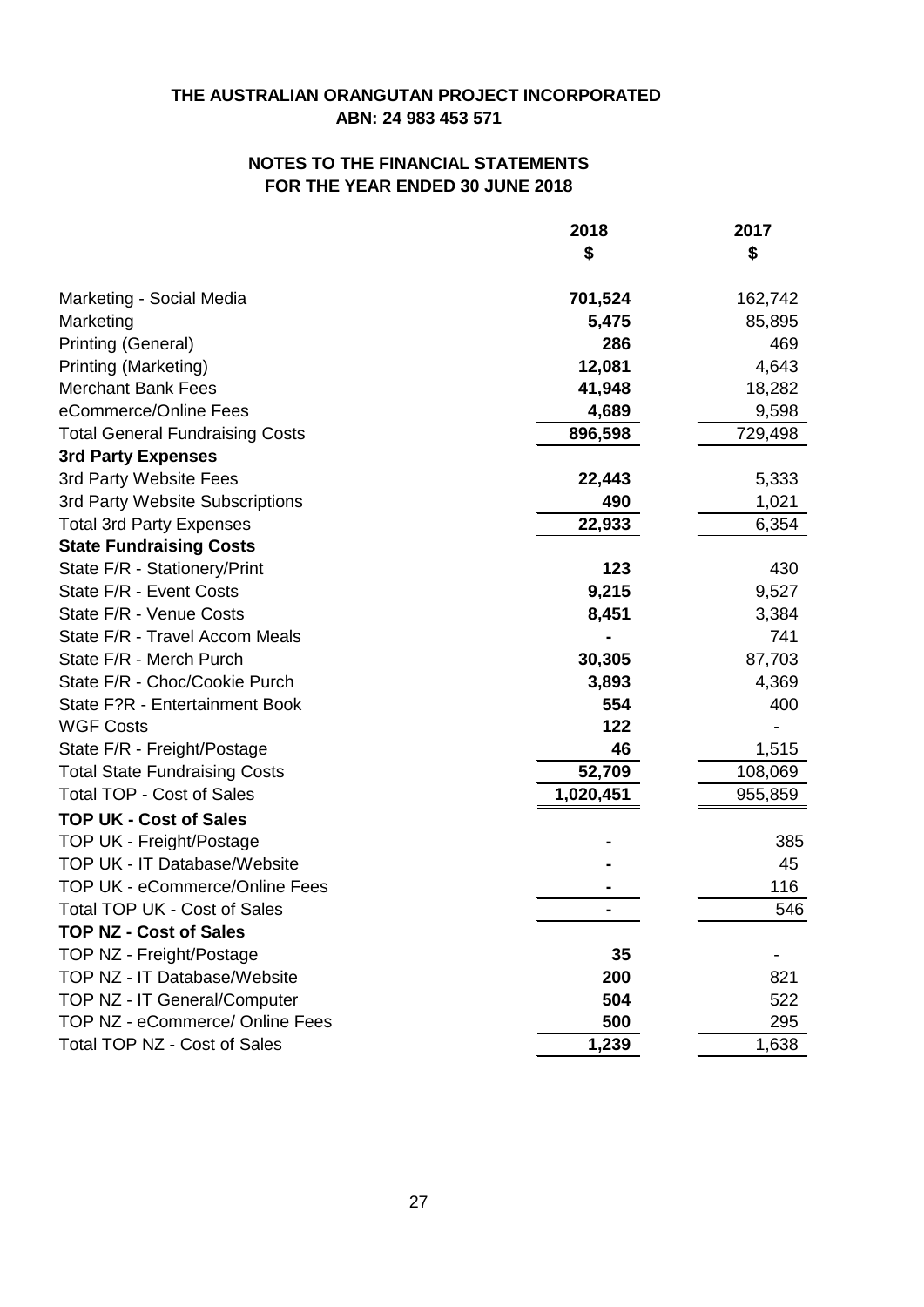|                                      | 2018      | 2017      |
|--------------------------------------|-----------|-----------|
|                                      | \$        | \$        |
| <b>TOP EU - Cost of Sales</b>        |           |           |
| TOP EU - eCommerce/Online Fees       |           | 764       |
| <b>Total TOP EU - Cost of Sales</b>  |           | 764       |
| <b>TOP CA - Cost of Sales</b>        |           |           |
| <b>TOP CA - IT Data Base/Website</b> |           | 3,700     |
| <b>TOP CA - eCommerce/Online</b>     |           | 172       |
| <b>Total TOP CA - Cost of Sales</b>  |           | 3,872     |
| <b>IEP - Cost of Sales</b>           |           |           |
| IEP - IT Database/Website            | 1,171     | 1,044     |
| <b>IEP - IT Social Media</b>         | 114       | 2,964     |
| IEP - Marketing Social Media         | 27,488    |           |
| <b>Total IEP - Cost of Sales</b>     | 28,773    | 4,009     |
| <b>ITP - Cost of Sales</b>           |           |           |
| ITP - IT Database/website            | 742       | 1,454     |
| <b>ITP - IT Social Media</b>         |           | 1,483     |
| <b>Total ITP - Cost of Sales</b>     | 742       | 2,937     |
| <b>TOP US - Cost of Sales</b>        |           |           |
| TOP US - Xmas Appeal Marketing       |           | 20,532    |
| <b>TOP US eCommerce/Online Fees</b>  | 1,381     | 175       |
| Total TOP US - Cost of Sales         | 1,381     | 20,706    |
| <b>Total Cost of Sales</b>           | 1,052,586 | 990,331   |
| <b>Gross Profit</b>                  | 2,651,379 | 2,031,321 |
|                                      |           |           |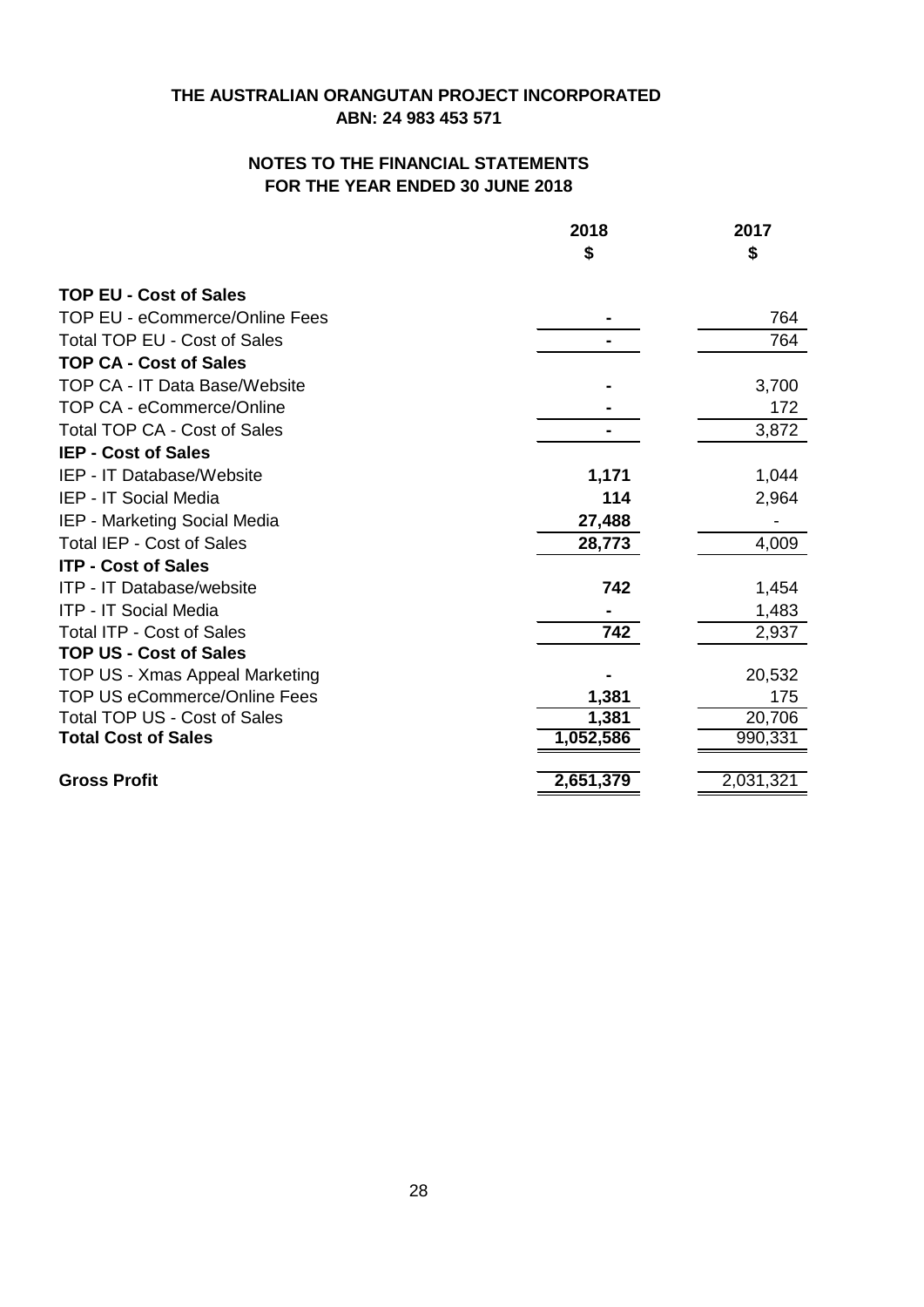|                                         | 2018   | 2017   |
|-----------------------------------------|--------|--------|
|                                         | \$     | \$     |
| <b>Expenses</b>                         |        |        |
| <b>TOP - Expenses</b>                   |        |        |
| <b>Administration Costs</b>             | 12,626 | 4,350  |
| <b>OURF Startup Costs 2015</b>          | 1,000  |        |
| Assets<\$20000                          |        | 363    |
| Audit/Legal/Accountant Fees             | 7,067  | 1,747  |
| Bank Fees (Not Merchant)                | 968    | 2,545  |
| Insurances                              | 8,479  | 3,282  |
| <b>Registration Fees</b>                | 410    |        |
| <b>Stamp Duty</b>                       |        | 323    |
| Subscriptions & Memberships             | 2,492  | 2,127  |
| <b>Stationery &amp; Office Supplies</b> | 1,391  | 1,239  |
| <b>Team Member Gifts</b>                | 145    | 105    |
| Training/Workshops/Meetings             | 545    | 1,015  |
| <b>Travel Accom/Meals</b>               |        | 7,736  |
| <b>Total TOP - Expenses</b>             | 35,123 | 24,831 |
| <b>GBP - Expenses</b>                   |        |        |
| <b>GBP - Bank Fees</b>                  |        | 131    |
| <b>Total GBP - Expenses</b>             |        | 131    |
| <b>EUR - Expenses</b>                   |        |        |
| EUR - Bank Fees                         |        | 149    |
| <b>Total EUR - Expenses</b>             |        | 149    |
| <b>CAD - Expenses</b>                   |        |        |
| <b>CAD - Bank Fees</b>                  |        | 155    |
| <b>Total CAD - Expenses</b>             |        | 155    |
|                                         |        |        |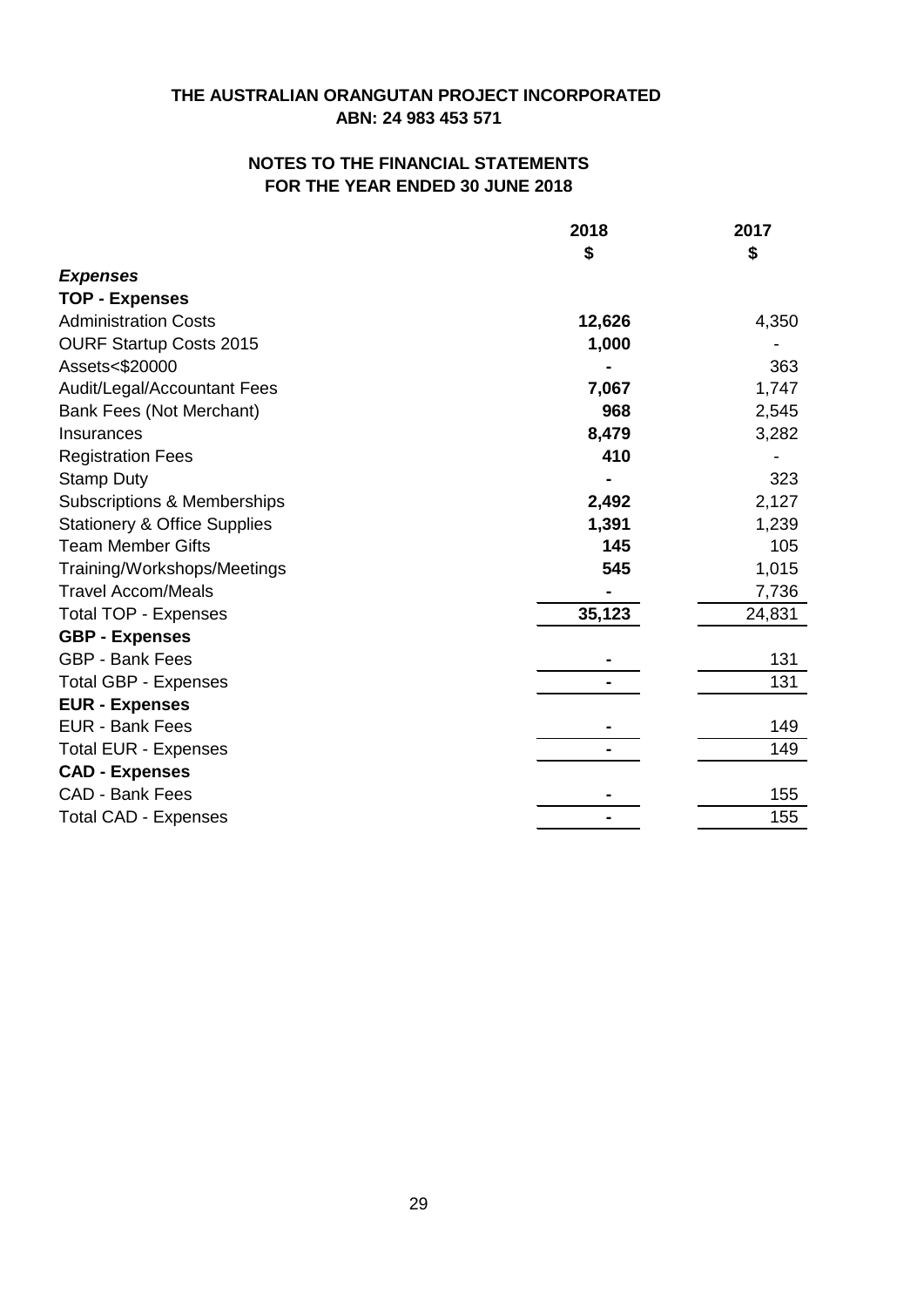|                                     | 2018      | 2017      |
|-------------------------------------|-----------|-----------|
|                                     | \$        | \$        |
| <b>Payroll Expenses</b>             |           |           |
| <b>Wages &amp; Salaries</b>         | 549,017   | 481,648   |
| <b>Provision for Annual Leave</b>   | 4,446     | 29,559    |
| <b>Superannuation Expense</b>       | 51,802    | 45,053    |
| <b>Staff Entertainment</b>          | 220       | 199       |
| <b>Other Employment Expenses</b>    | 449       | 408       |
| <b>Paid Parental Leave</b>          |           | 9,416     |
| <b>Total Payroll Expenses</b>       | 605,934   | 566,283   |
| <b>Total Expenses</b>               | 641,057   | 591,549   |
| <b>Operating Profit</b>             | 2,010,322 | 1,439,772 |
|                                     |           |           |
| <b>Other Income</b>                 |           |           |
| <b>Parental Leave Funds</b>         |           | 9,416     |
| <b>Total Other Income</b>           |           | 9,416     |
| <b>Project Spending</b>             |           |           |
| <b>TOP - Projects</b>               |           |           |
| <b>BOSF Orangutan Pre-Release</b>   |           | 30,000    |
| <b>BOSF Orangutan Post-Release</b>  | 30,000    |           |
| Borneo Nature Fund - Patrol         | 95,000    |           |
| <b>BOSF - Staff Training</b>        | 8,000     | 2,080     |
| Borneo Nature Fund - Research       | 30,000    |           |
| <b>COP - Running Costs</b>          | 130,000   | 80,000    |
| COP - Other                         | 23,000    | 7,477     |
| FOTO - Running Costs                | 8,000     | 12,500    |
| <b>FKL</b>                          | 4,250     |           |
| FZS - PT Security Jambi I and II    | 111,000   |           |
| PT Restorasi Ekosistem BTP          | 2,870     |           |
| <b>FZS - Wildlife Protect Units</b> |           | 250,000   |
| FZS - Rel Site Running Costs        | 110,360   | 107,000   |
| <b>FZS BTP Guard Post</b>           | 20,000    |           |
| <b>FZS - Mobile Education Unit</b>  | 7,340     |           |
| HaKa - Leuser Ecosystem Project     | 100,000   | 100,000   |
| HaKa - Leuser Community Project     |           | 14,000    |
| HaKa - Media Manager                |           | 6,500     |
| HaKa - Conservation Training Centre |           | 17,000    |
| HaKa - Legal Costs                  | 50,000    |           |
| HaKa - Other                        | 12,355    | 4,607     |
| Hutan - KOCP Wildlife Wardens       | 30,000    | 30,000    |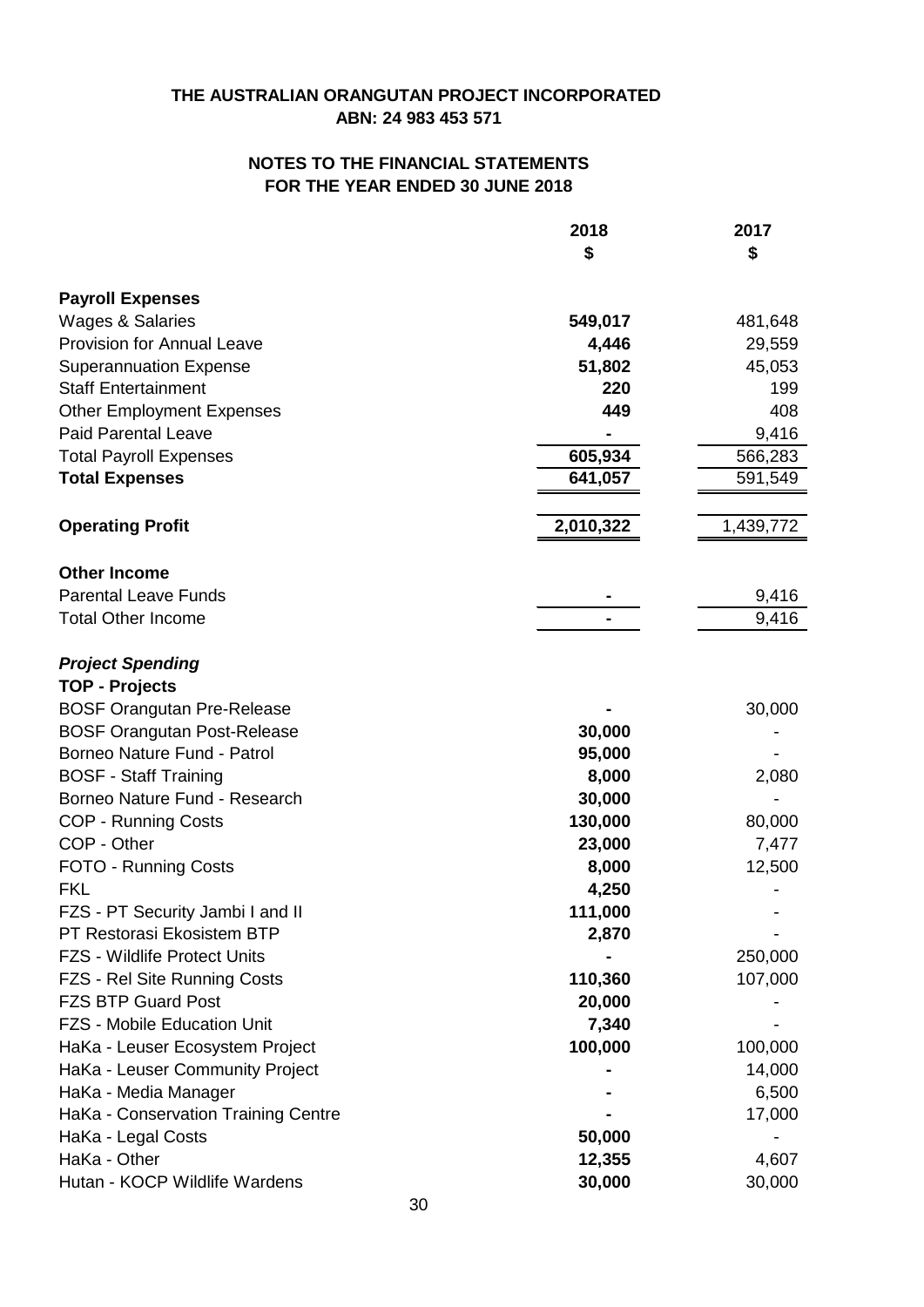## **FOR THE YEAR ENDED 30 JUNE 2018 NOTES TO THE FINANCIAL STATEMENTS**

|                                           | 2018<br>\$ | 2017<br>\$ |
|-------------------------------------------|------------|------------|
|                                           |            |            |
| IAR - Monitoring Team                     |            | 25,000     |
| IAR - Orangutan Rescue Unit               | 50,250     | 80,000     |
| IAR - Rescue Centre                       | 80,000     | 40,000     |
| OIC - Orangutan Info Centre               | 45,860     | 27,500     |
| OFUK - Camp Rasak Lamandau                | 65,000     | 70,000     |
| <b>OFUK - Orangutan Rescues</b>           | 5,000      |            |
| OC - Vet Workshop                         | 10,000     | 10,000     |
| <b>Orangutan Vetenary Aid</b>             | 5,836      |            |
| <b>OURF - Administration Costs</b>        | 2,500      |            |
| OuTrop - Research                         |            | 30,000     |
| OuTrop - Sabangau Wildlife Prot           |            | 76,500     |
| <b>OURF - Caring Scholarships</b>         |            | 12,500     |
| <b>OURF - Mobile Educ Conserv Unit</b>    | 15,250     | 22,500     |
| <b>OURF - Tree Planting</b>               | 8,509      | 10,625     |
| <b>OURF - Project Management</b>          |            | 2,500      |
| Pan Eco - E40                             |            | 14,280     |
| Pro Natura - Sungai Wain                  | 5,000      | 11,692     |
| Scorpion                                  | 6,000      | 6,000      |
| Scorpion - Vehicle                        | 15,700     |            |
| PT Restor Ekos BTP                        |            | 7,832      |
| <b>SOCP Batang Toru</b>                   | 10,000     |            |
| <b>SOCP Quarantine</b>                    | 80,000     | 87,773     |
| <b>Orangutan Appeals</b>                  |            | 16,500     |
| <b>FZS Wildlife Protenction Units BTP</b> | 295,700    |            |
| Jambi III Security BTP                    | 24,000     | 60,000     |
| Projects- Monitoring & Evaluation         | 5,544      | 1,862      |
| <b>Total TOP - Projects</b>               | 1,502,324  | 1,274,228  |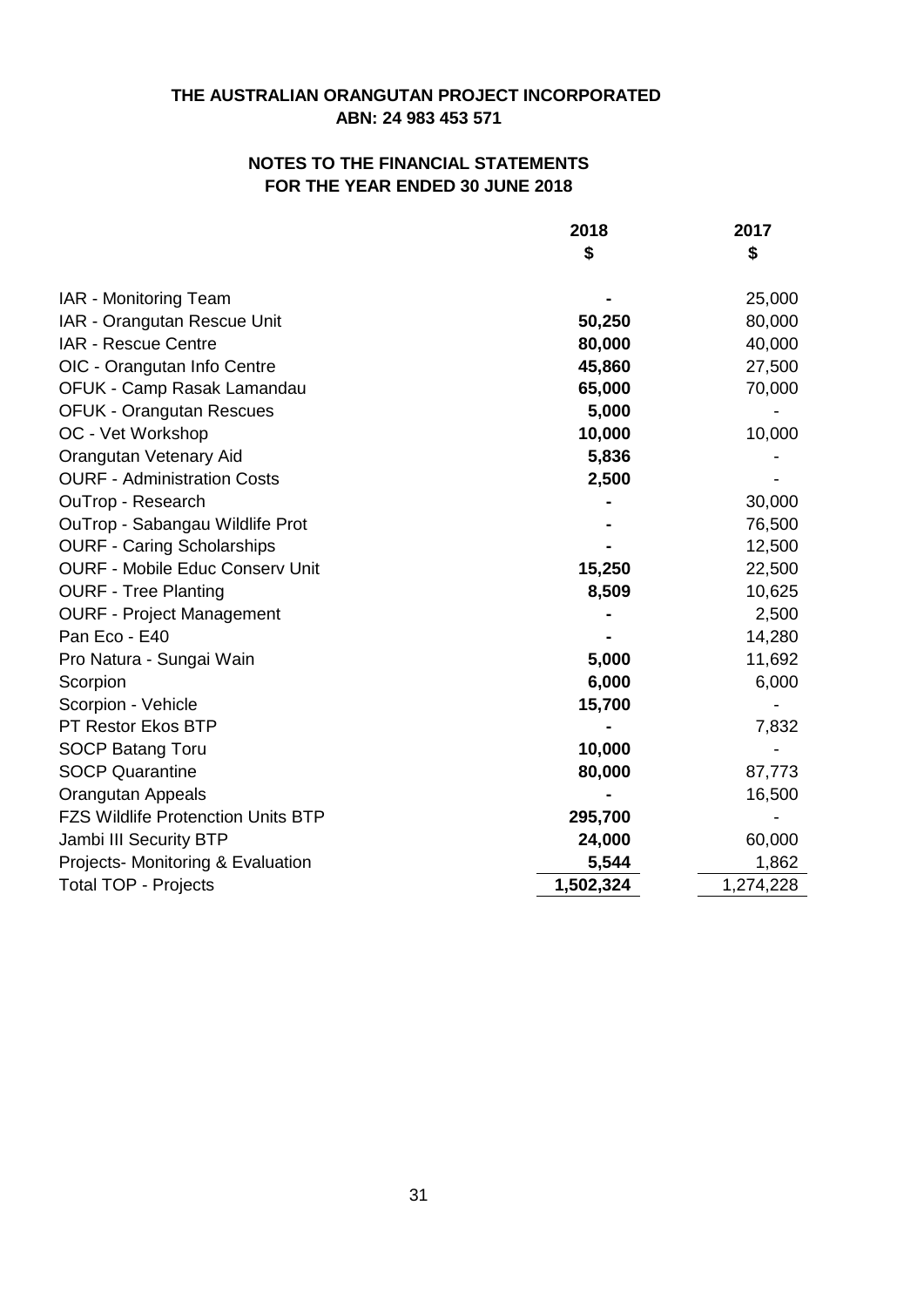| 2018      | 2017       |
|-----------|------------|
| \$        | \$         |
|           |            |
|           | 116,500    |
| 52,000    | 50,000     |
| 78,500    | 175,500    |
| 51,000    | 45,000     |
| 18,890    | 9,000      |
| 5,000     |            |
| 2,000     |            |
| 5,000     |            |
| 8,520     |            |
| 11,843    |            |
| 232,753   | 396,000    |
| 1,735,077 | 1,670,228  |
| 275,235   | (221, 038) |
|           |            |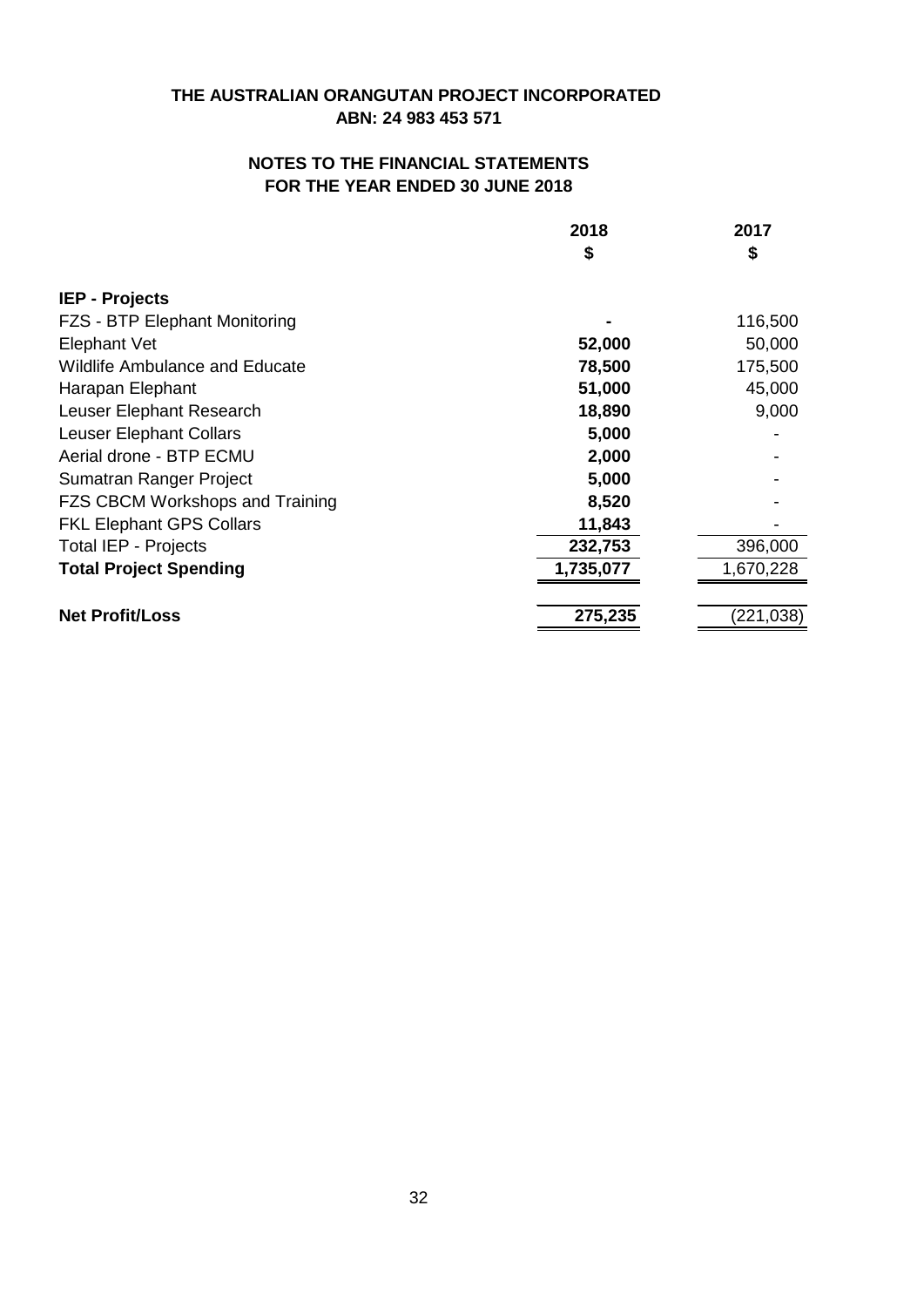#### STATEMENT BY MEMBERS OF THE COMMITTEE

In the opinion of the committee the financial report as set out on pages 1 to 32:

1. Present fairly the financial position of The Australian Orangutan Project Incorporated as at 30 June 2018 and its performance for the period ended on that date in accordance with Australian Accounting Standards (including Australian Accounting Interpretations) of the Australian Accounting Standards Board.

2. The committee have decided to close the association, and are currently taking the appropriate steps to wind up operations and disburse any cash surplus in accordance with the Associations Incorporation Act 2015 (WA) and the constitution of the association.

The financial statements have been prepared on a non-going concern basis. As a result, all items disclosed on the balance sheet for the year ended 30 June 2018 are valued at realisable value.

This statement is made in accordance with a resolution of the committee and is signed for and on behalf of the committee by:

Chairperson......... **Leif Cocks** 

Dated this  $/0<sup>th</sup>$ 

day of October 2018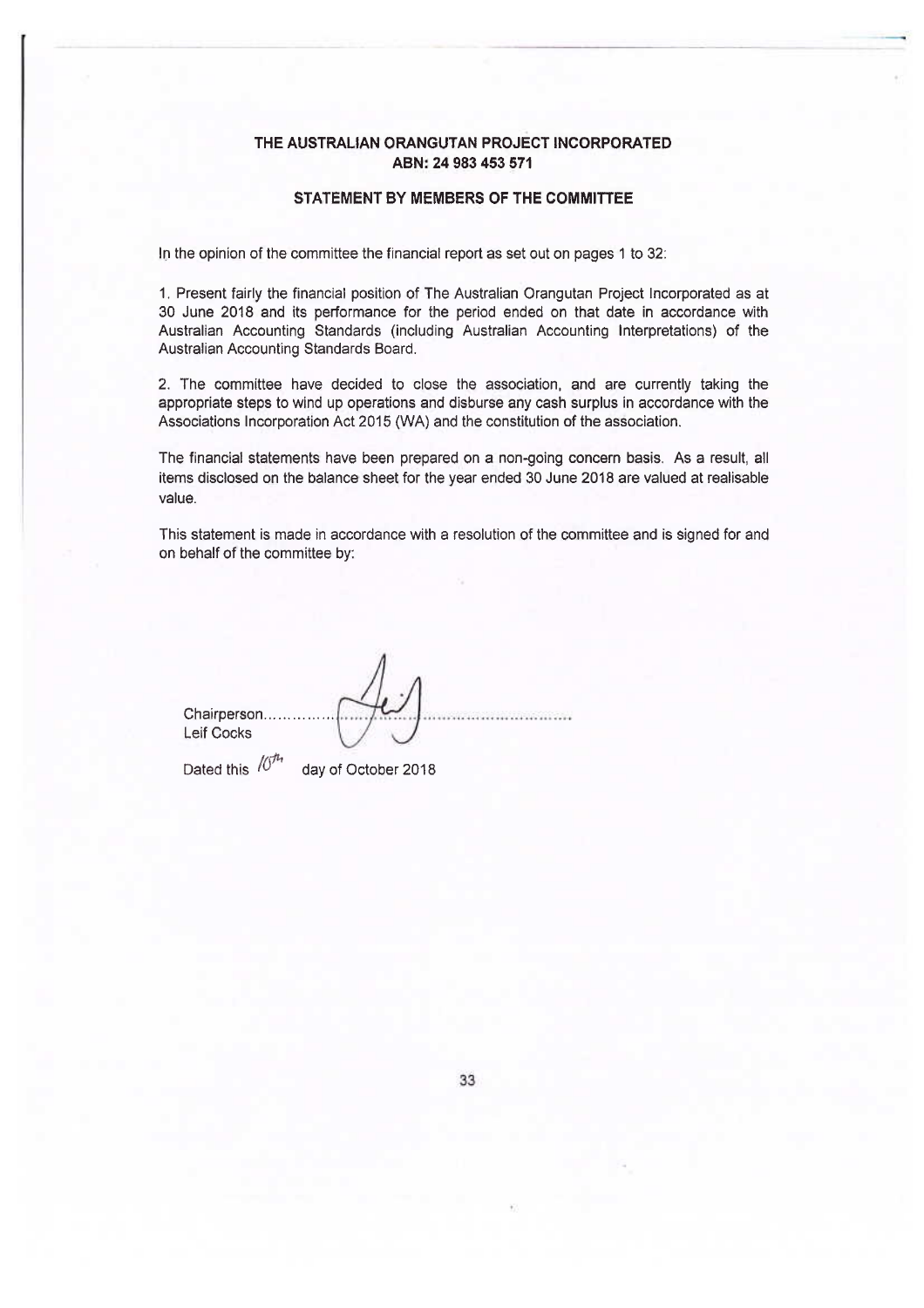

### Report on the Audit of the Financial Report

### **Qualified Opinion**

We have audited the accompanying financial report of Australian Orangutan Project Incorporated. which comprises the statement of financial position as at 30 June 2018, the statement of profit or loss, statement of comprehensive income, the statement of changes in equity and statement of cash flows for the year then ended, notes comprising a summary of significant accounting policies and other explanatory information, and the certification by members of the committee on the annual statements giving a true and fair view of the financial position of the association.

In our opinion, the accompanying financial report of Australian Orangutan Project Incorporated is in accordance with the Associations Incorporation Act 2015 (WA), including:

- giving a true and fair view of the association's financial position as at 30 June 2018 and  $(i)$ of its financial performance for the year then ended; and
- that the financial records kept by the association are such as to enable financial  $(ii)$ statements to be prepared in accordance with Australian Accounting Standards -Reduced Disclosure Requirements.

### **Basis for Qualified Opinion**

We conducted our audit in accordance with Australian Auditing Standards. Our responsibilities under those standards are further described in the Auditor's Responsibilities for the Audit of the Financial Report section of our report. We are independent of the association in accordance with the ethical requirements of the Accounting Professional and Ethical Standards Board's APES 110: Code of Ethics for Professional Accountants (the Code) that are relevant to our audit of the financial report in Australia. We have also fulfilled our other ethical responsibilities in accordance with the Code.

Given the nature of cash receipts, it is not possible for our examination to include audit procedures that extend beyond the amounts of income recorded in the accounting records of Australian Orangutan Project Incorporated.

We believe that the audit evidence we have obtained is sufficient and appropriate to provide a basis for our qualified opinion.



Britannia.<br>John Darazio FCA, Joe Lamhut FCA; Richard Gregson CA.

Liability install by a scheme approved<br>Index Professional Standards Legislation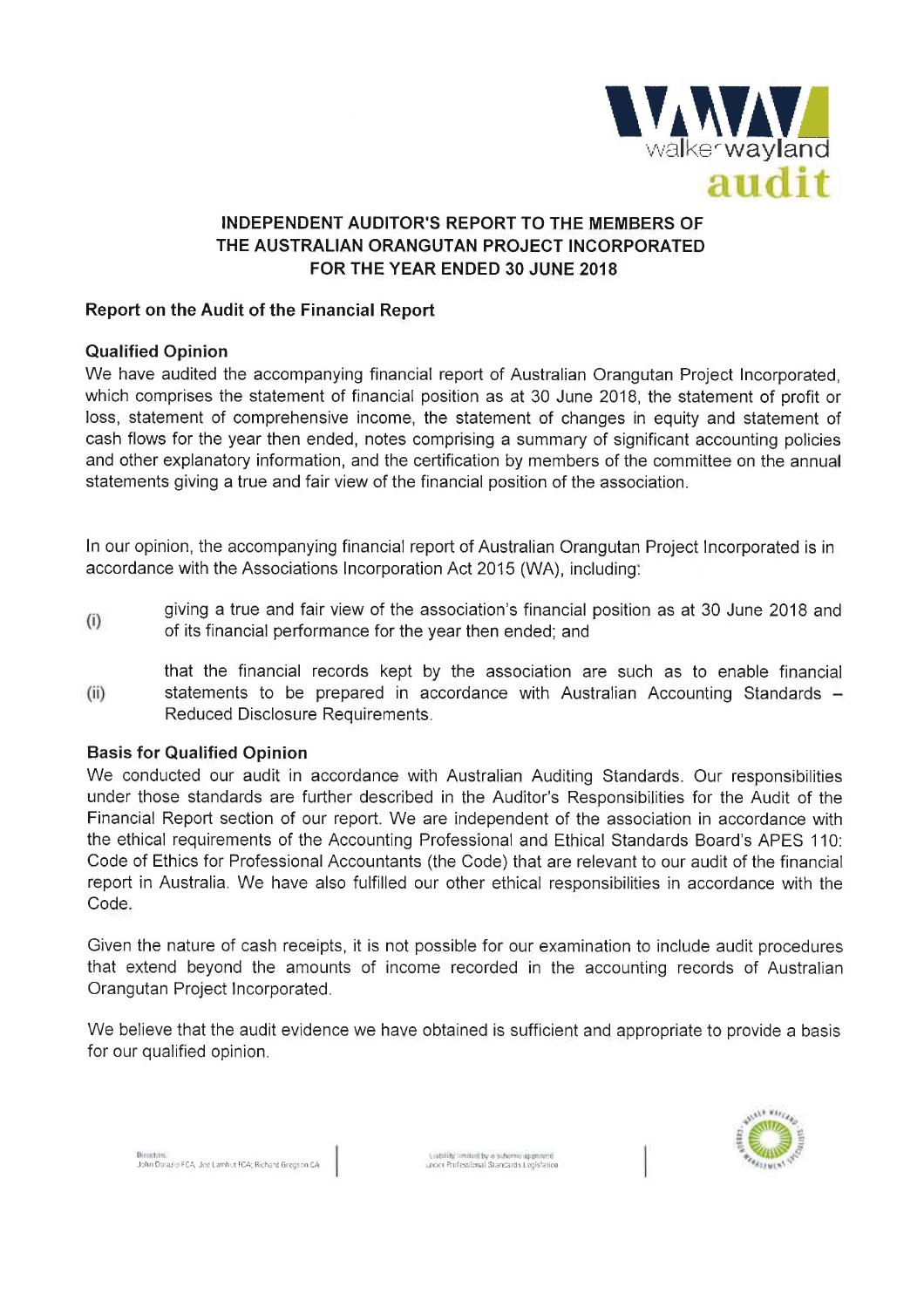

#### **Emphasis of Matter**

We draw attention to Note 11 in the financial report 'Events after the end of the reporting period'. Note 1(a) Basis of Preparation, and Note 1(b) 'Going Concern'.

On 1st July 2018, the organisation ceased trading. The committee are currently taking the appropriate steps to wind up operations and disburse any cash surplus in accordance with the Associations Incorporation Act 2015 (WA) and the constitution of the association. The transfer of all assets and liabilities of The Australian Orangutan Project Incorporated will be made to Wildlife Conservation International Limited by donation. The Australian Orangutan Project Incorporated is expected to complete the wind up of its operations by 30 June 2019. As a result, all items disclosed on the balance sheet for the year ended 30 June 2018 are valued at realisable value and the financial statements are prepared on a non going concern basis.

Additionally, we draw attention to Note 3 in the financial report. Cash and cash equivalents include an amount of \$1,973,209 held by Wildlife Conservation International Limited as at 30 June 2018. These amounts are held by Wildlife Conservation International Limited in trust for The Australian Orangutan Project Incorporated, as the organisation is in the process of winding-up. Our opinion is not modified in respect of these matters.

### Information Other than the Financial Report and Auditor's Report Thereon

The committee of the association is responsible for the other information. The other information comprises the information included in the association's annual report for the year ended 30 June 2018, but does not include the financial report and our auditor's report thereon. Our opinion on the financial report does not cover the other information and accordingly we do not express any form of assurance conclusion thereon. In connection with our audit of the financial report, our responsibility is to read the other information and, in doing so, consider whether the other information is materially inconsistent with the financial report or our knowledge obtained in the audit or otherwise appears to be materially misstated. If, based on the work we have performed, we conclude that there is a material misstatement of this other information, we are required to report that fact. We have nothing to report in this regard.



John Derazio FCA, Joe Lamhut FCA; Richard Gregson CA

Liability limited by a scheme approved<br>Linear Policerium - Startants Linear Star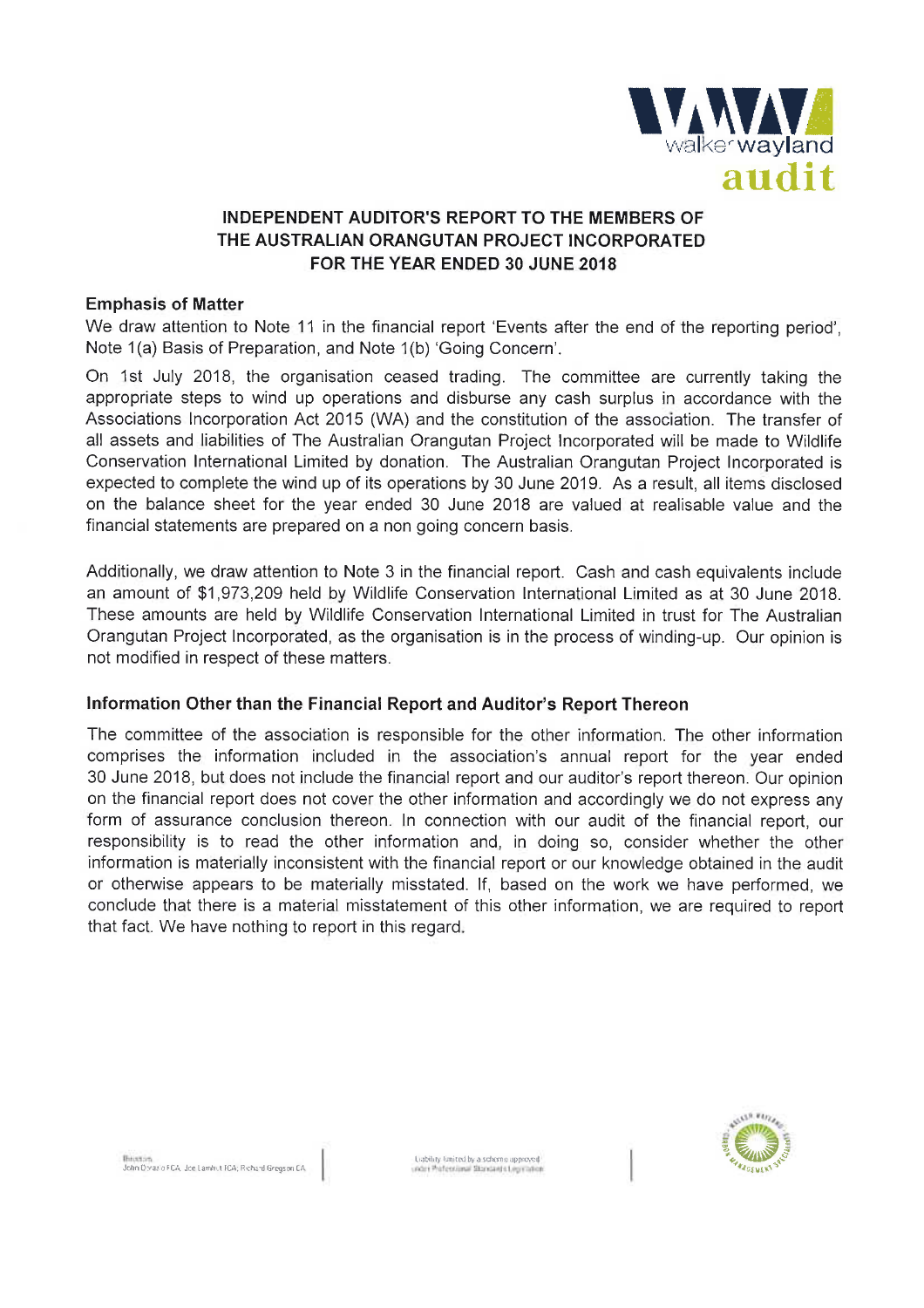

## Responsibilities of the Committee for the Financial Report

The committee of the association is responsible for the preparation of the financial report that gives a true and fair view in accordance with Australian Accounting Standards – Reduced Disclosure Requirements and the Associations Incorporation Act 2015 (WA) and for such internal control as the committee determines is necessary to enable the preparation of the financial report that gives a true and fair view and is free from material misstatement, whether due to fraud or error.

In preparing the financial report, the committee is responsible for assessing the ability of the association to continue as a going concern, disclosing, as applicable, matters related to going concern and using the going concern basis of accounting unless the committee either intends to liquidate the association or to cease operations, or has no realistic alternative but to do so.

### Auditor's Responsibilities for the Audit of the Financial Report

Our objectives are to obtain reasonable assurance about whether the financial report as a whole is free from material misstatement, whether due to fraud or error, and to issue an auditor's report that includes our opinion. Reasonable assurance is a high level of assurance, but is not a quarantee that an audit conducted in accordance with the Australian Auditing Standards will always detect a material misstatement when it exists. Misstatements can arise from fraud or error and are considered material if, individually or in the aggregate, they could reasonably be expected to influence the economic decisions of users taken on the basis of this financial report.

As part of an audit in accordance with the Australian Auditing Standards, we exercise professional judgement and maintain professional scepticism throughout the audit. We also:

Identify and assess the risks of material misstatement of the financial report, whether due to fraud or error, design and perform audit procedures responsive to those risks, and obtain audit evidence that is sufficient and appropriate to provide a basis for our opinion. The risk of not detecting a material misstatement resulting from fraud is higher than for one resulting from error, as fraud may involve collusion, forgery, intentional omissions, misrepresentations, or the override of internal control.